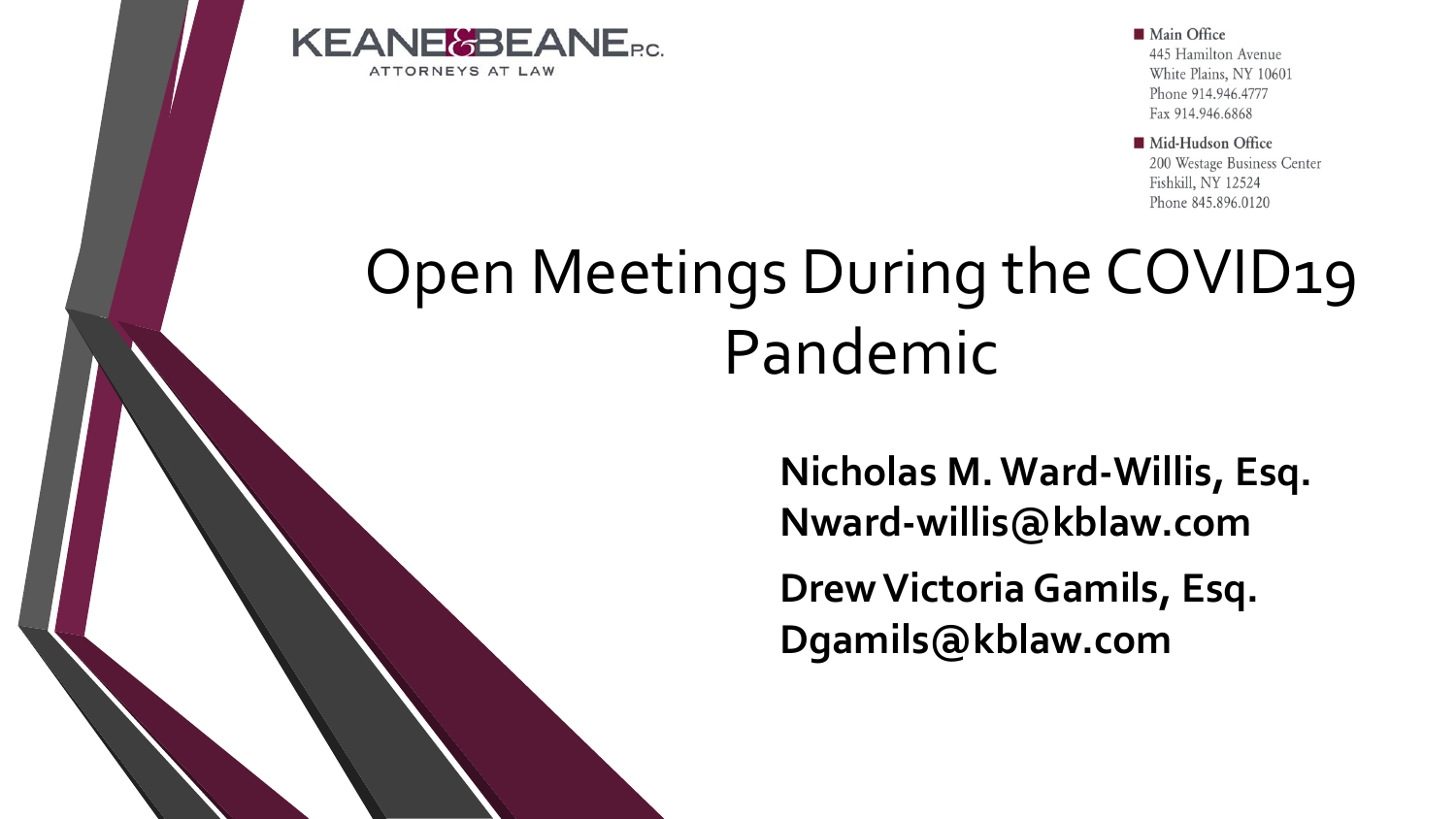### **Presentation Outline**

During today's presentation we will discuss the following topics:

- Practical Considerations to Conduct a Public Meeting
- Participation in Public Hearings
- Practice Tips

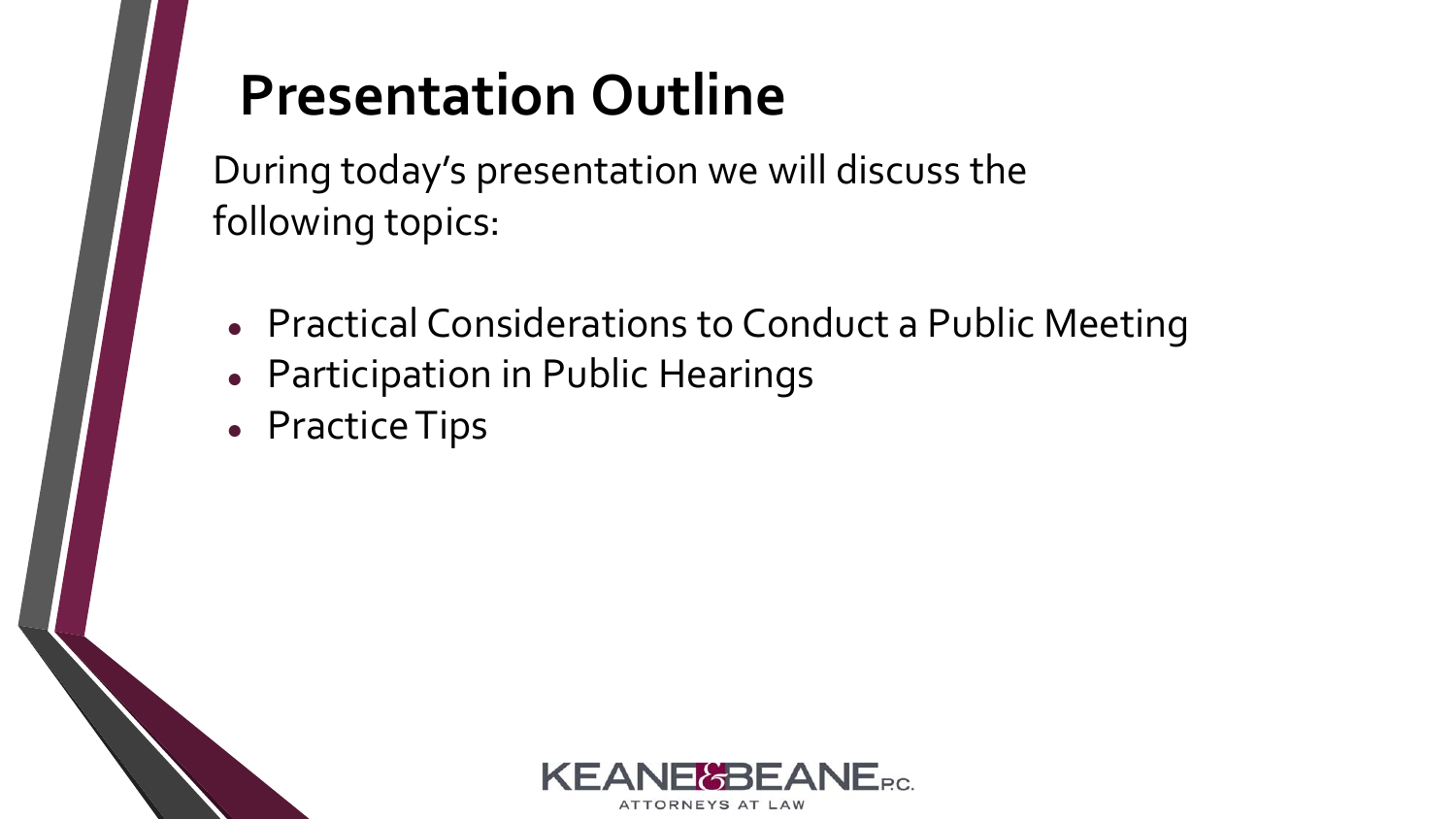#### **Key Points from Executive Orders 202.1 and 202.15**

- Board members can now attend meetings telephonically
- The municipality does not have to provide in-person access to the meeting
- A public body using videoconferencing to conduct its meeting does not have to provide the public an opportunity to attend or observe the meeting at the site in which a member participates
- The public must be able to view or listen to such proceeding
- The meetings must be recorded
- A transcript must be provided at a later date

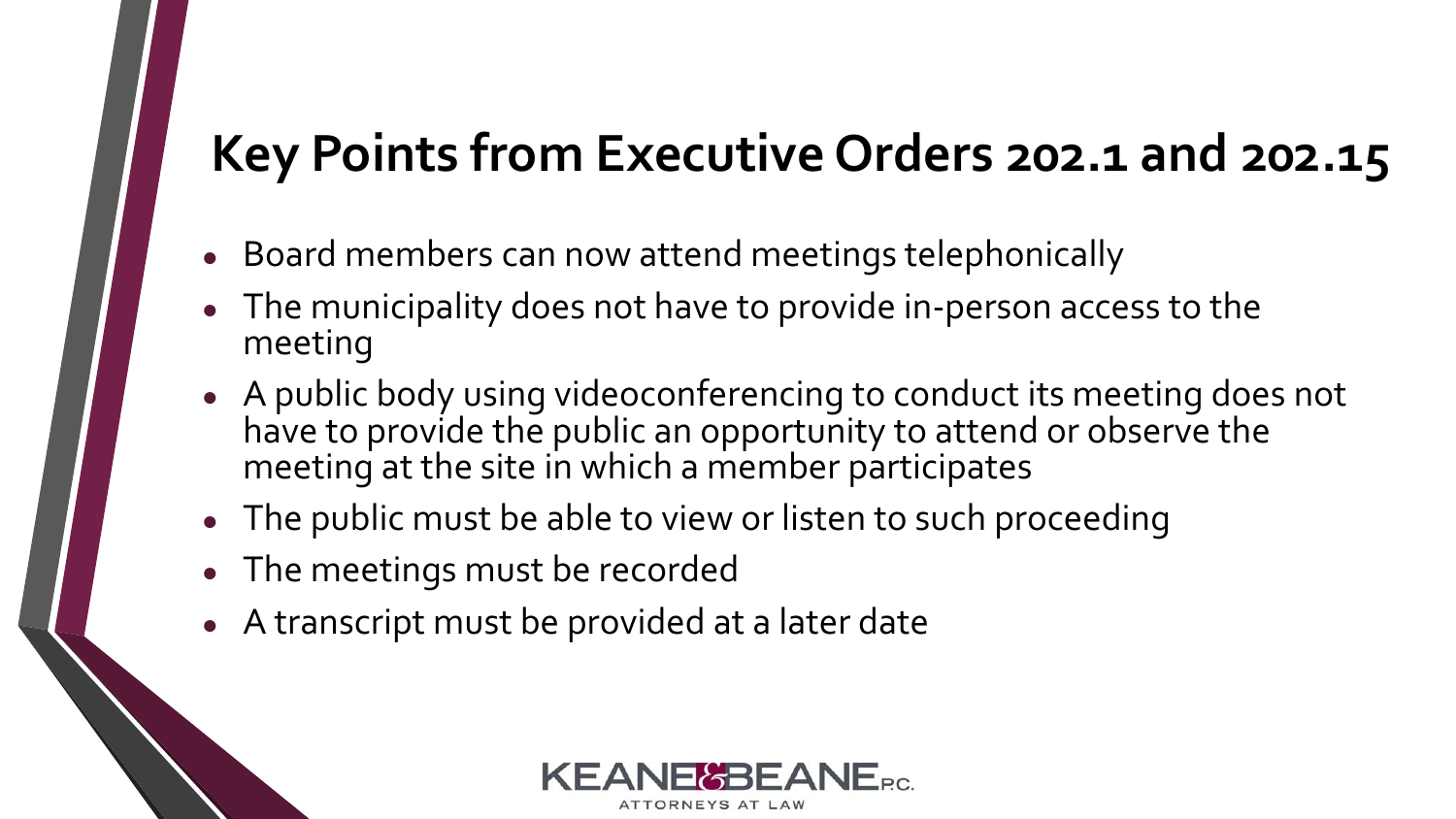#### **Balancing Public Safety with Doing Business**

"There has to be a balance or parallel tracks that we're going down. We're talking about public health. We're talking about isolation. We're talking about protecting lives. There also has to be a parallel track that talks about economic viability…I take total responsibility for shutting off the economy in terms of essential workers. But we also have to start to plan the pivot back to economic functionality, right. You can't stop the economy forever."

Governor Andrew Cuomo, March 23, 2020

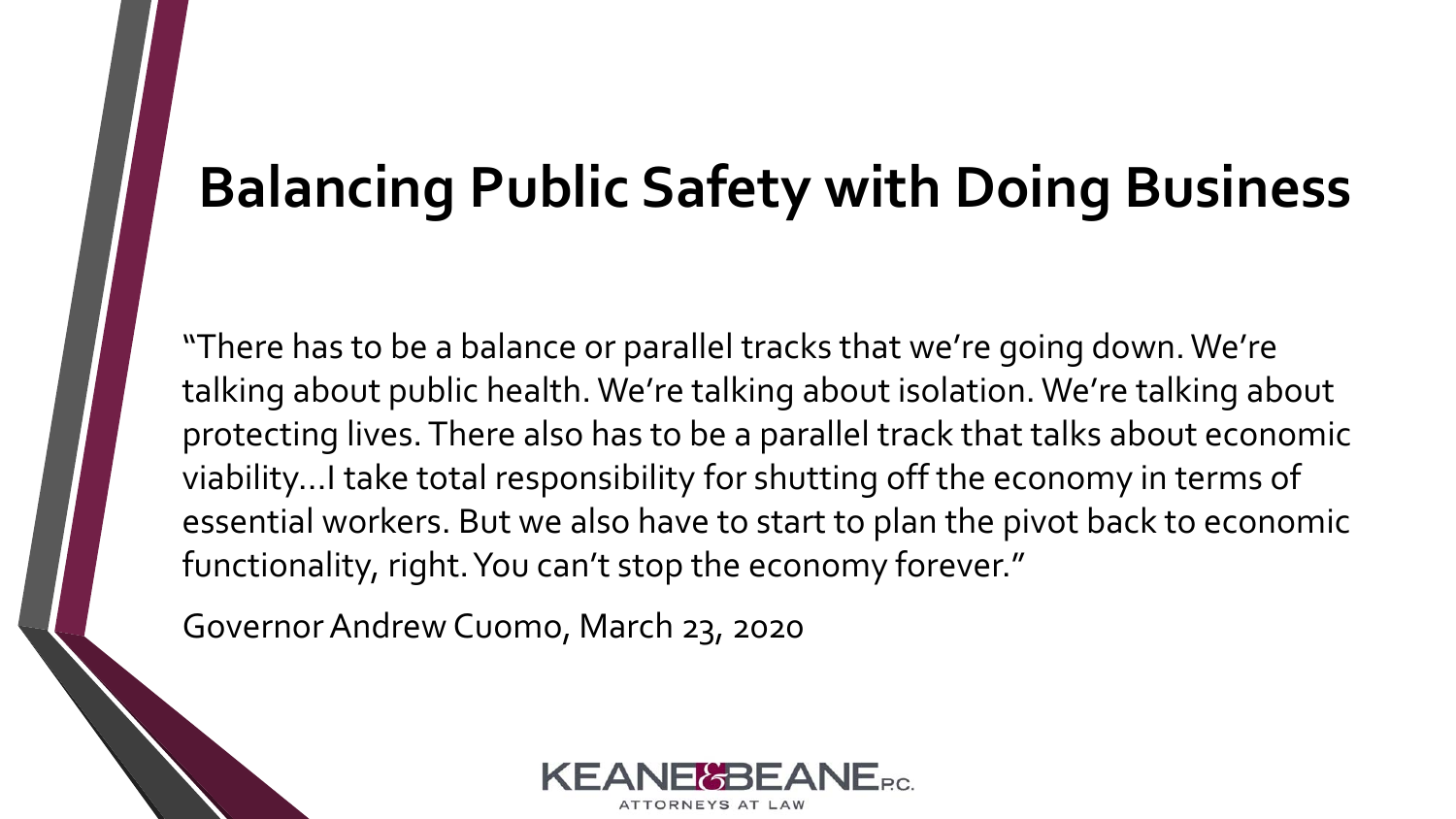# **A New Night**

- Thursday, March 12<sup>th</sup> Executive Order issued
- Friday, March  $13<sup>th</sup>$  Modified Notice of Meeting Posted
- Monday, March  $16<sup>th</sup>$  Beacon City Council Meeting
	- In Person attendance with Social Distancing
	- Five (5) Council Members attended via Telephone
	- Public Comment in Person, over the phone and via email
	- Three (3) public hearings comments received in person, phone and via email
	- Two hearings closed, one adjourned. Two SUP approved.

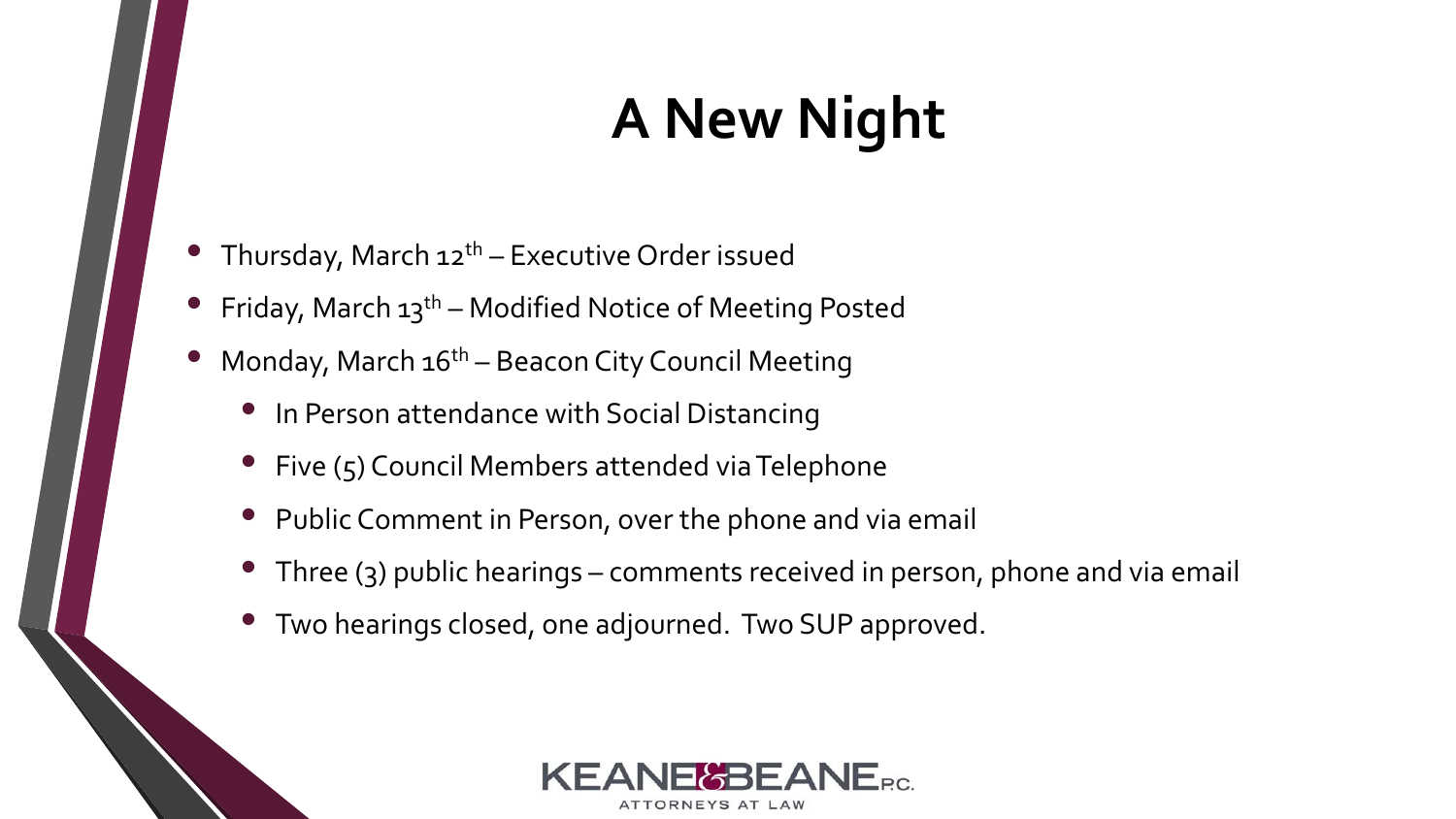#### **The New "Norm"**

#### March  $24^{th}$  – Town of New Castle Town Board meeting

- Convened in public with Board on Zoom and public observing on You Tube
- Moved into Executive Session and Zoom video feed removed from You Tube
- Moved out of ES and convened workshop on Zoom with public viewing on You Tube
- Convened Voting meeting with Board and public on Zoom and You Tube
	- Three (3) public hearings held, 2 adjourned, 1 closed and Local Law adopted
	- Public comments and Hearing comments received via email, You Tube chat, Zoom Chat and Zoom live

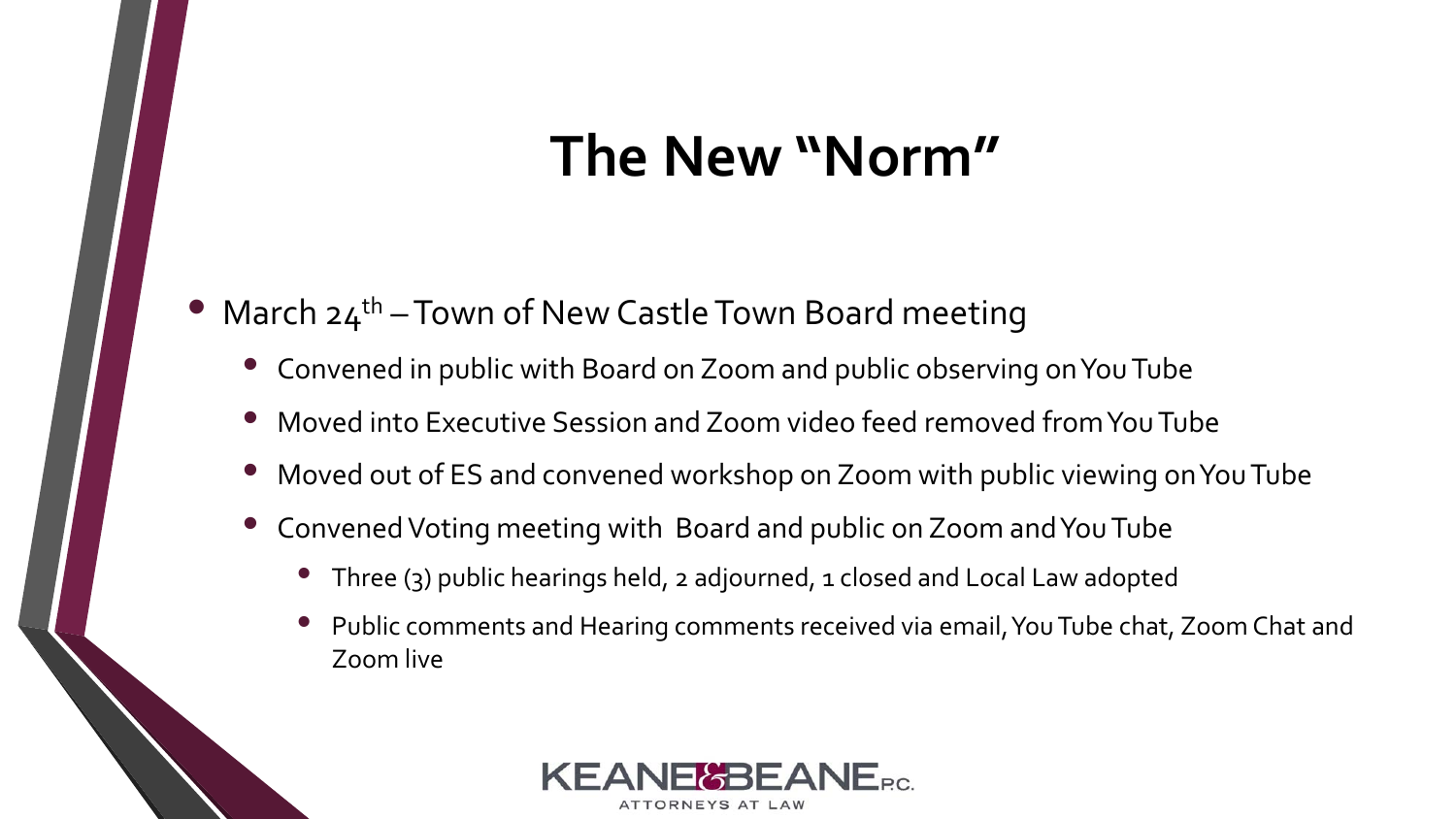#### **Virtual Presentations**

• Tuesday, March  $17^{th}$  – New Castle Planning Board Meeting

- Meeting via Zoom with presentation by Applicant and review of application materials
- Continued Public Hearing
- Notice Posted, Notice sent to Press, Notice placed on Website and included in Town enewsletter.

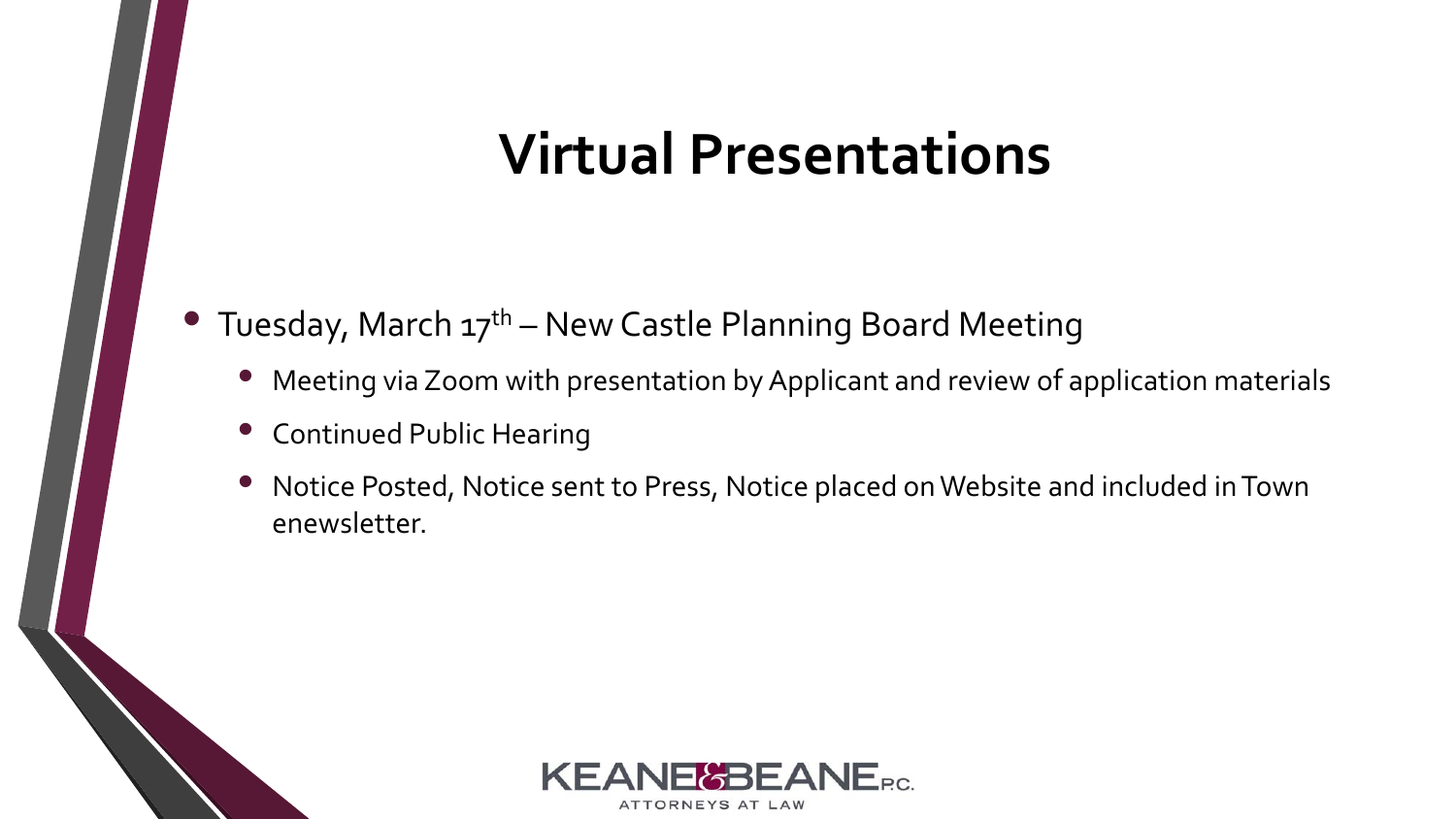#### **An example of moving forward in the era of social distancing: Town of Bedford Virtual Meeting Chart**

| What?                                                                                                                                                   | <b>When?</b><br><b>How to Join Meeting</b> |                                 |  |  |
|---------------------------------------------------------------------------------------------------------------------------------------------------------|--------------------------------------------|---------------------------------|--|--|
| <b>Virtual Town Hall</b><br>Chris Burdick, State Sen.<br>Shelley Mayer, Assembly<br>Member David Buchwald,<br><b>County Legislator Kitley</b><br>Covill | $7:30$ pm<br>Thursday, March 26            | https://zoom.us/ $j/5961866179$ |  |  |
| <b>Planning Board</b>                                                                                                                                   | 6:00 pm<br>Tuesday, March 31               | https://zoom.us/j/4183566647    |  |  |
| <b>The Sewer Project</b><br><b>Public Information</b><br><b>Session</b>                                                                                 | 7:30 pm<br>Monday April 6                  | Zoom info to come               |  |  |
| <b>Town Board</b>                                                                                                                                       | 7:00 pm<br>Tuesday, April 7                | https://zoom.us/j/5961866179    |  |  |
| <b>Zoning Board of</b><br><b>Appeals</b>                                                                                                                | 7:30 pm<br>Thursday April 9                | https://zoom.us/j/8086378136    |  |  |
| <b>Wetlands Control</b><br><b>Commission</b>                                                                                                            | 7:30 pm<br>Monday, April 13                | https://zoom.us/j/9880004238    |  |  |
| <b>Planning Board</b>                                                                                                                                   | 7:00 pm<br>Tuesday, April 14               | https://zoom.us/j/4183566647    |  |  |
| <b>Planning Board</b>                                                                                                                                   | $7:00$ pm<br>Tuesday, April 28             | Zoom info to come               |  |  |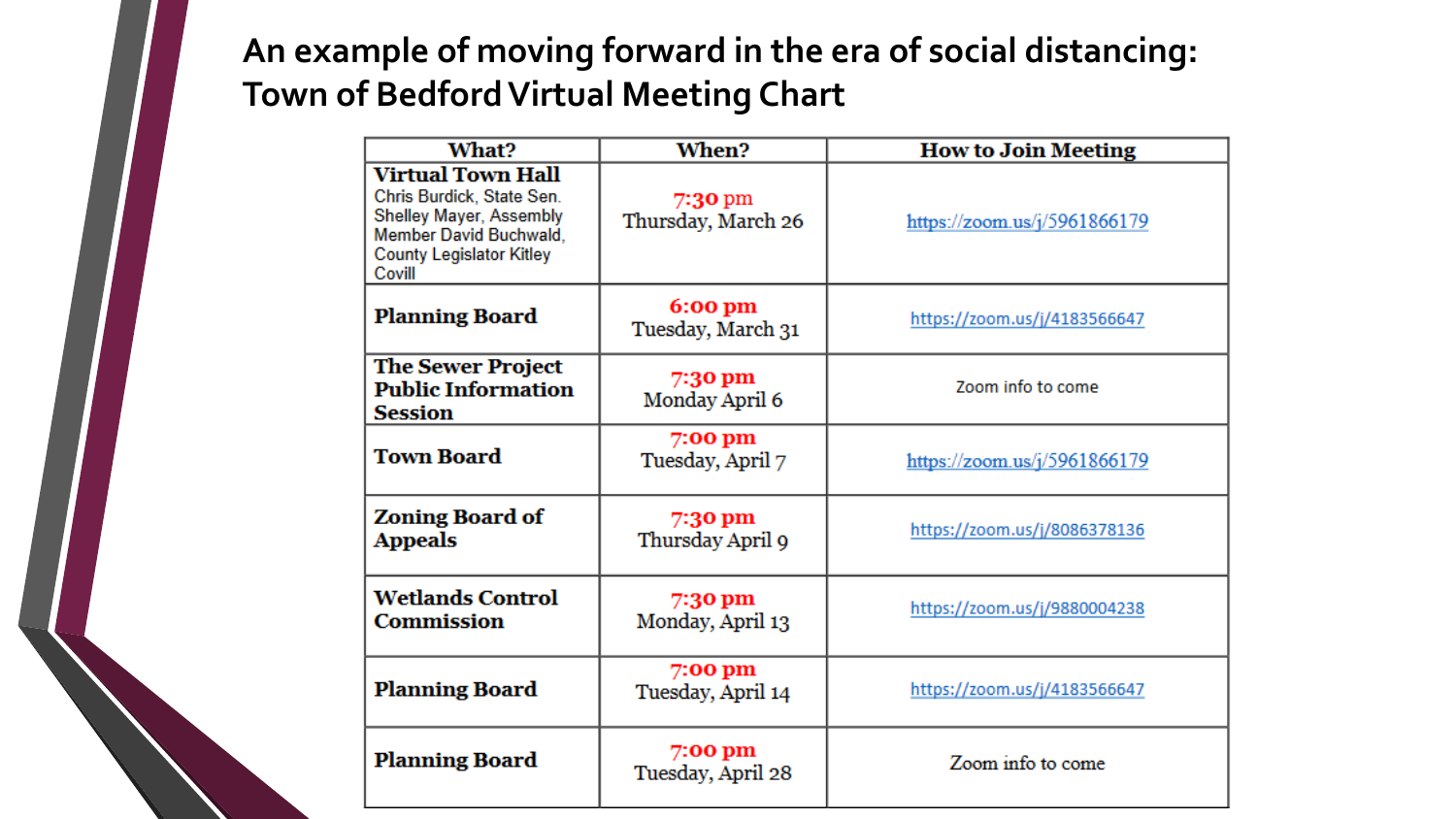#### **NYCOM Teleconferencing Resources**

https://www.nycom.org/images/documents/COVID19/2020-03-24\_NYCOM\_Teleconferencing\_Resources.pdf

| Software Type                 | Name                              | Cost                                                                                                                                                       | <b>Product Specificiations</b>                                                                                                                                                                                                                                                                                                                                 | <b>Breakout Rooms</b>                                      | Chat                                       | <b>File Sharing</b> | Participants | <b>Our Review</b>                                                                                                                                                                                                                                                                                                                                                                                                                                                                                                                                                                                                                                                                                  |
|-------------------------------|-----------------------------------|------------------------------------------------------------------------------------------------------------------------------------------------------------|----------------------------------------------------------------------------------------------------------------------------------------------------------------------------------------------------------------------------------------------------------------------------------------------------------------------------------------------------------------|------------------------------------------------------------|--------------------------------------------|---------------------|--------------|----------------------------------------------------------------------------------------------------------------------------------------------------------------------------------------------------------------------------------------------------------------------------------------------------------------------------------------------------------------------------------------------------------------------------------------------------------------------------------------------------------------------------------------------------------------------------------------------------------------------------------------------------------------------------------------------------|
|                               |                                   |                                                                                                                                                            | eLearning, eCommerce, event<br>management, directories, live<br>video conferencing, reports and<br>analytics, subscription                                                                                                                                                                                                                                     |                                                            |                                            |                     |              | If what you are looking for is software simply<br>to faciliate videoconferencing, this may not<br>be worth the cost, as this software provides<br>for a whole host of services including<br>eLearning, website design, analytics and<br>more. There are more affordable options for                                                                                                                                                                                                                                                                                                                                                                                                                |
| Remote Meeting Schware        | Towuti                            | \$450 per month, free trial offer                                                                                                                          | management                                                                                                                                                                                                                                                                                                                                                     | Yes                                                        | Group and private Yes                      |                     | Many         | videoconferencing.                                                                                                                                                                                                                                                                                                                                                                                                                                                                                                                                                                                                                                                                                 |
| <b>Remote Meeting Schware</b> | <b>Sky Prep</b>                   | \$499 per year                                                                                                                                             | Online platform for employee<br>training and educational<br>courses, web design, file<br>uploads, build assessments,<br>and reporting tools                                                                                                                                                                                                                    | Yes                                                        | Group and private Yes                      |                     | Many         | At this price point, if videoconferencing is all<br>you are looking for, there are more<br>affordable options evalable. This is more<br>useful for organizations looking to integrate<br>educational online courses for employees or<br>students.                                                                                                                                                                                                                                                                                                                                                                                                                                                  |
| Remote Meeting Software       | Zoom                              | Zoom Meetings & Chat starts<br>at \$14.99 per month and free<br>version evailable<br>Zoom Video Webinar starts at<br>\$12.49 per month                     | Zoom Meetings & Chat Zoom<br>unifies cloud video<br>conferencing, simple online<br>meetings, and group<br>messaging into one easy-to-<br>use platform. High quality<br>audio, video and screen-<br>sharing. Video webinar<br>software that includes HD<br>screen sharing, host control,<br>questions and answers dialog<br>box, and post-webinar<br>reporting. | Yes                                                        | Group and private Yes, in chat             |                     | $1 - 1000 +$ | Zoom has high video and audio quality for<br>teleconferencing. Zoom mobile and desktop<br>apps provide cross platform group chat.<br>Zoom also integrates with third party apps<br>and can be useful for livestreaming via<br>Facebook Live or Youtube.<br>Zoom video webinars are useful for setting<br>up team conference calls and webinars.<br>Interactive video panelists can share up to<br>10,000 audience members. Live Q & A chat.<br>The free version of this soliware is useful for<br>holding meetings with a maximum time limit<br>of 40 minutes. Screen-sharing allows for<br>displaying agenda items, PowerPoint, etc.<br>NYCOM staff utilize Zoom and it is highly<br>recommended. |
| Remote Meeting Software       | <b>GoTo Meeting</b>               | \$16 per month per<br>organization, free 14-day trial                                                                                                      | Screen sharing, conference<br>calling, video conferencing,<br>mobile conferencing, meeting<br>recording and transcription,<br>conference room equipment,<br>and more.                                                                                                                                                                                          | Yes                                                        | Group and private Yes, in chat             |                     | Up to 250    | GoToMeeting is comparable to Zoom in<br>terms of price and product details.<br>GoToMeeting has a feature which allows for<br>a host or someone joining a meeting to<br>receive a phone call, rather than dialing in.                                                                                                                                                                                                                                                                                                                                                                                                                                                                               |
| <b>Remote Meeting Schware</b> | BigMarker                         | \$79 per month, free trial offer                                                                                                                           | Webinar software which<br>includes reporting/analytics,<br>social media promotion,<br>polls/voting support, live chat,<br>on-demand webinars, Q&A.<br>screensharing, 24/7 live rep.<br>support and online support.                                                                                                                                             | Yes                                                        | Group and private Yes                      |                     | $1 - 1000 +$ | Comparable to Zoom but includes additional<br>produce feautures (alerts/notifications, event<br>management, on-demand webinars,<br>reporting/analytics, and social media<br>(noitomatiq                                                                                                                                                                                                                                                                                                                                                                                                                                                                                                            |
| Remote Meeting Software       | Microsoft<br>Teams                | Starts at \$5 per month, per<br>user. Free versions available<br>and free trial offer                                                                      | Cloud based solutions<br>designed for business<br>communications to help teams<br>manage chat, meet, file<br>sharing, team discussions and<br>more.                                                                                                                                                                                                            | Yes.                                                       | Group and private Yes, a variety c 1-1000+ |                     |              | Video conferencing capabilities are<br>comparable to products such as zoom.<br>Where Zoom offers electronic hand raising.<br>Microsoft does not, but does include mobile<br>access, which Zoom does not.                                                                                                                                                                                                                                                                                                                                                                                                                                                                                           |
| Remote Meeting Schware        | <b>Adobe</b><br>connect<br>eaming | Starts at \$50.00 per month, per<br>user. There is not a free version of<br>Adobe Connect Learning. Adobe<br>Connect Learning does not offer a<br>hee that | Virtual classrooms with on-<br>demand content regardless of<br>what mobile device they use.<br>Additional features include:<br>synchronous learning, training<br>companies, built-in course<br>authoring, video conferencing<br>and student portal.                                                                                                            | Yes, formatted like a class Group and private Yes in class |                                            |                     | Up to 200    | If what you are looking for is software simply<br>to faciliate videoconferencing, this may not<br>be worth the cost.                                                                                                                                                                                                                                                                                                                                                                                                                                                                                                                                                                               |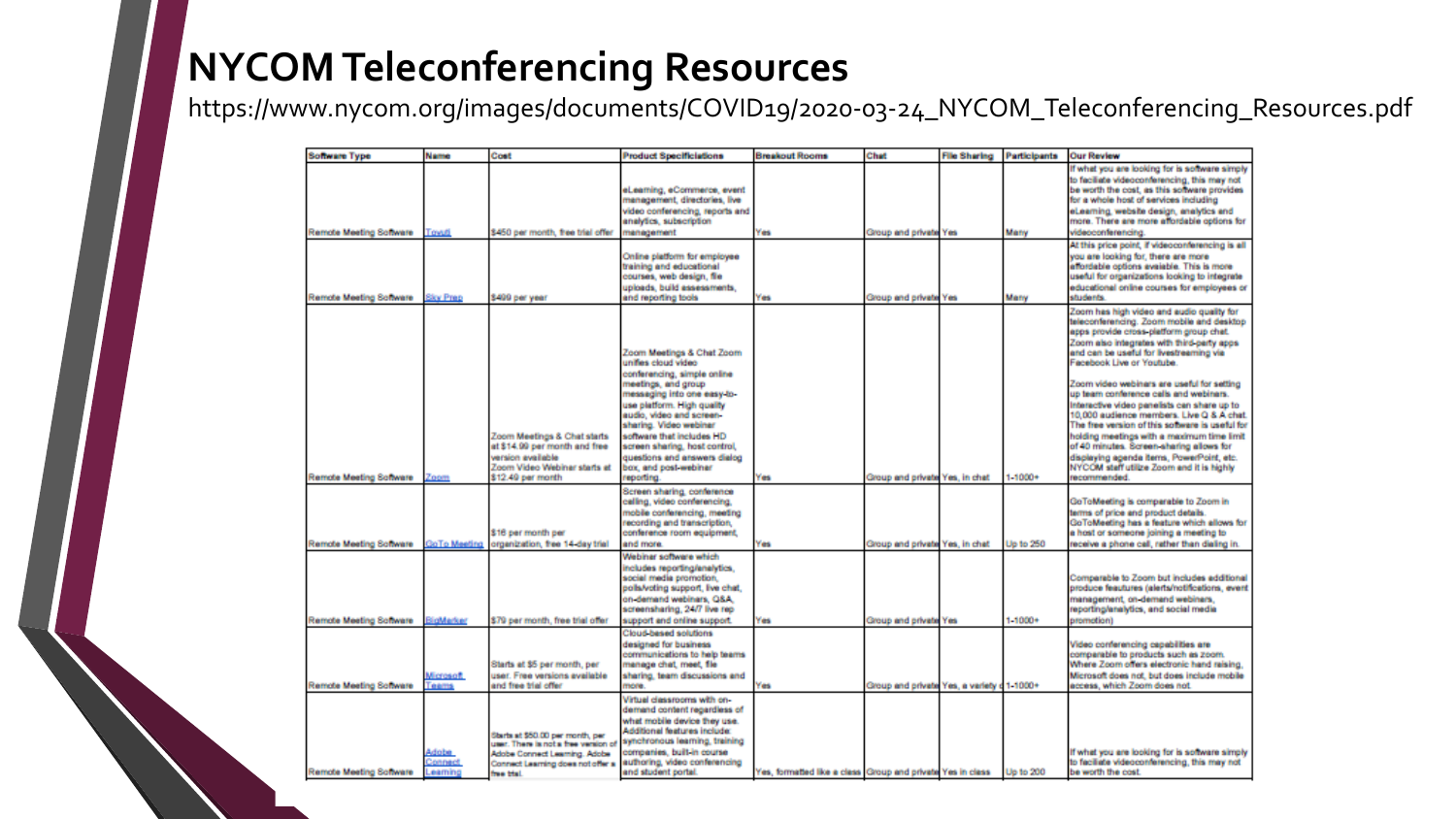#### Making The Record

• I have confirmed with the Town's Counsel that tonight's meeting has been convened in accordance with the Governor's March 13, 2020 Executive Order 202.1, which suspends certain provisions of the Open Meetings Law to allow a municipal Board to convene a meeting via videoconferencing. In accordance with the Executive Order, the public has been provided with the ability to view tonight's work session meeting and a transcript will be provided at a later date. I have done a roll call of the Board Members and there is a quorum present for this meeting. I have also confirmed with the Town Clerk that this meeting has been duly noticed. We have fulfilled our legal notice requirements by posting Notice on the Town's bulletin boards, faxing to the library and news organizations, etc, posting notice on the Town's home page of its website and listing on the Town's Facebook Page.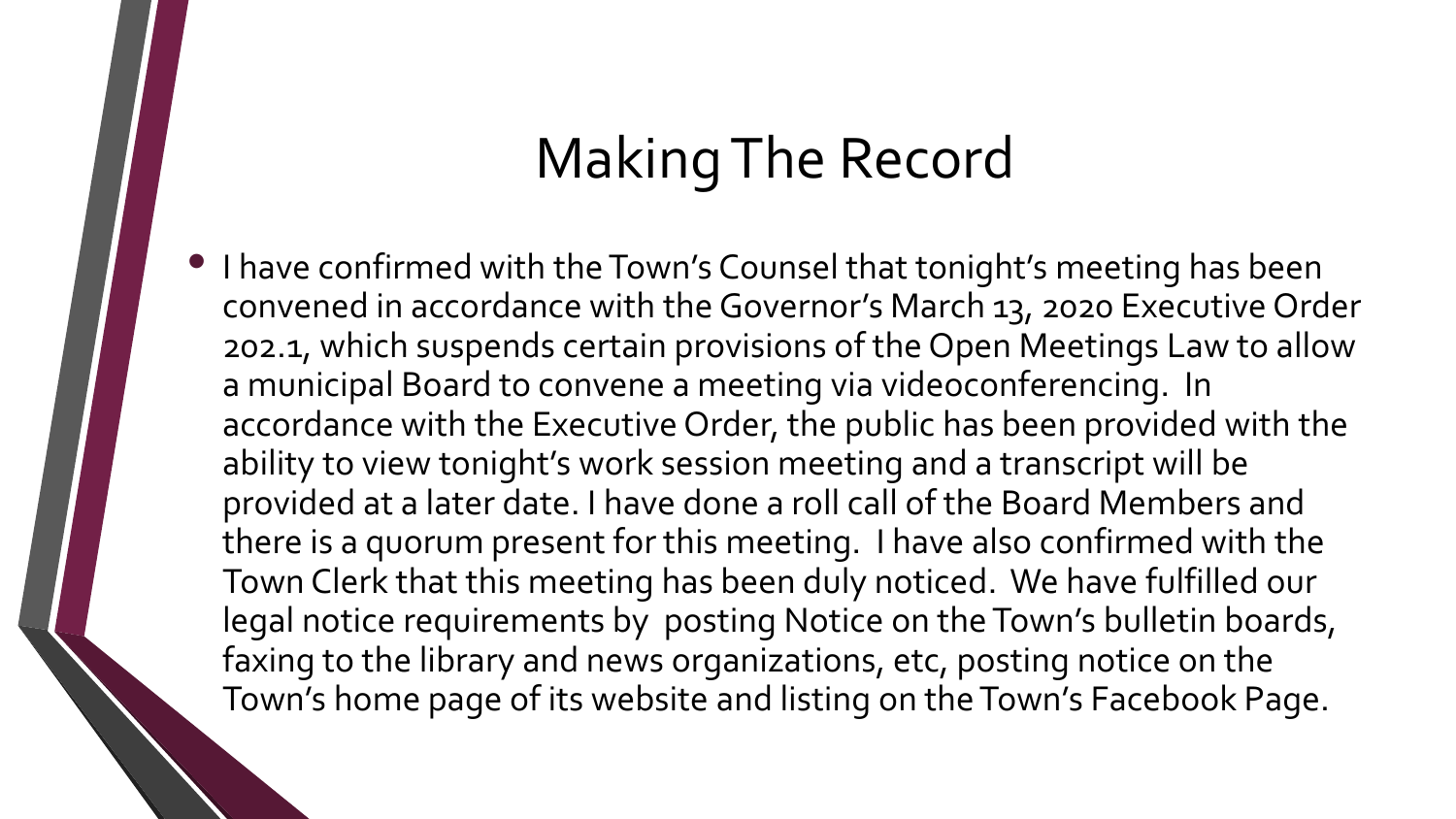#### **It Does Work!**

• But, we will now discuss questions and practical considerations.

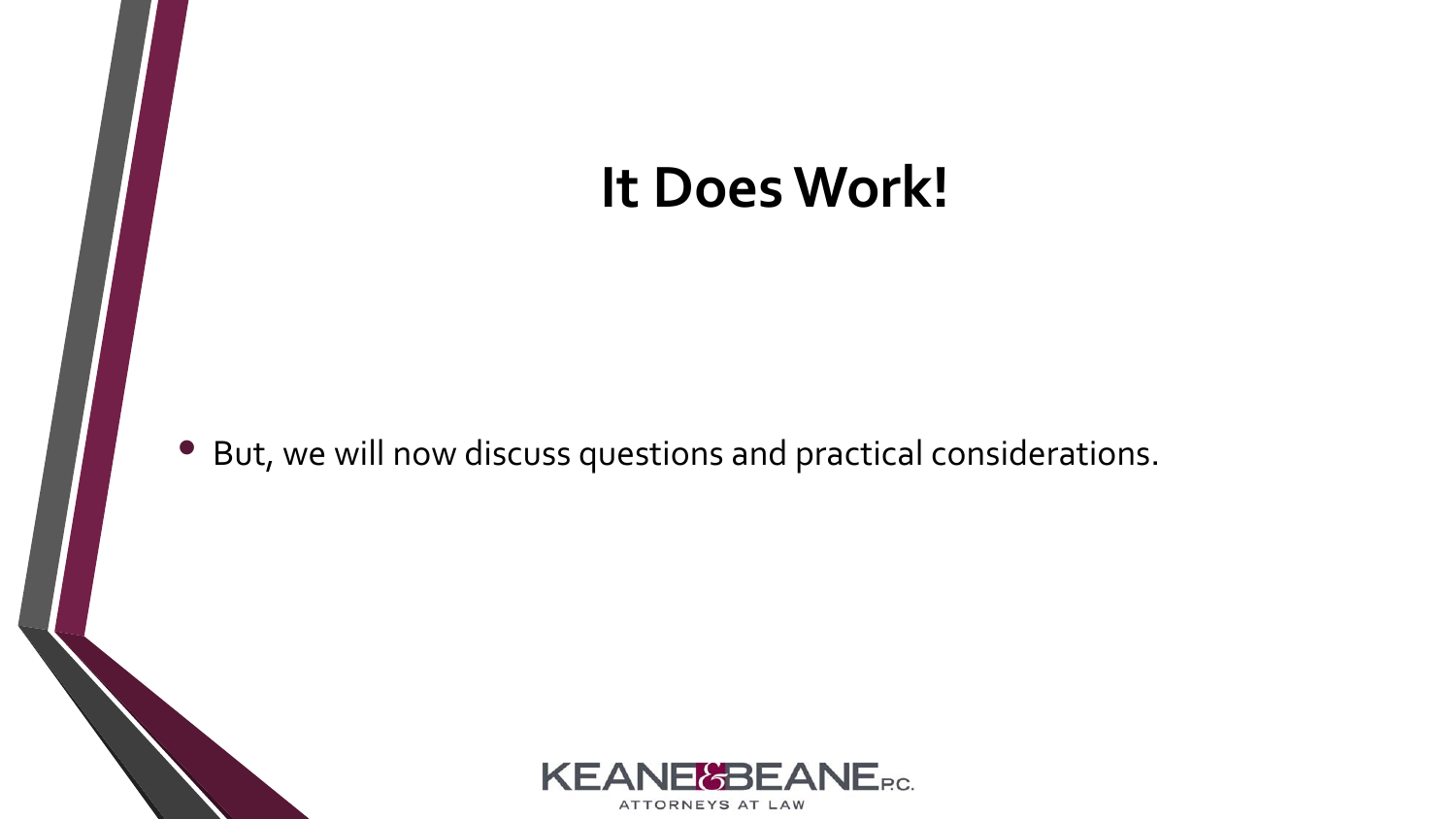### **Must all board members attend a public meeting using the same method?**

• In theory, one member of the board could attend in person (but in person attendance by the public would be in violation of EO 202.10), another over the phone and the rest via videoconferencing.

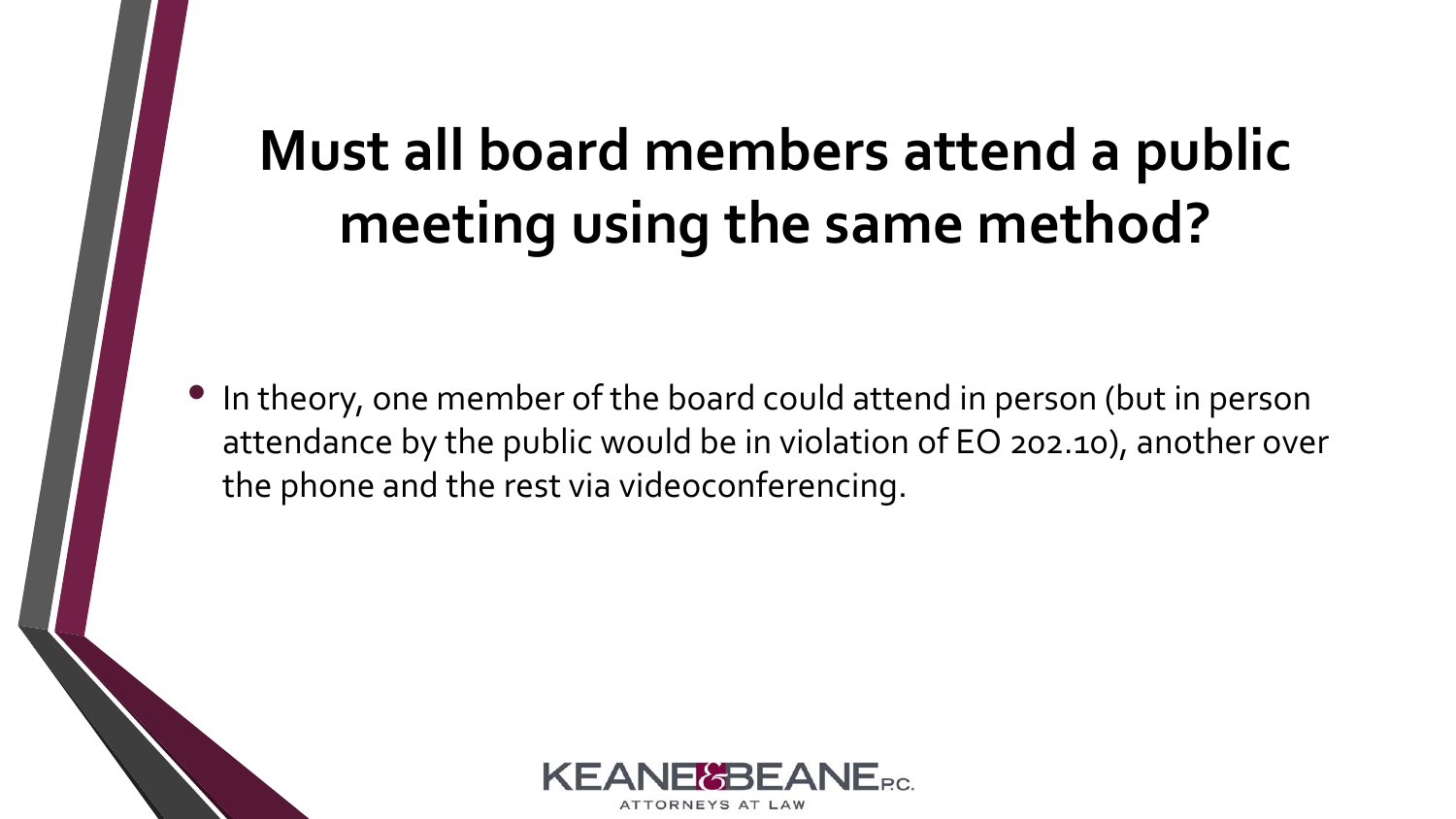### **Can board members participate via videoconferencing and the public by phone?**

• EO 202.1 does not require both the public and the board to attend via the same medium, so long as the public has the opportunity to view or listen to the meeting.

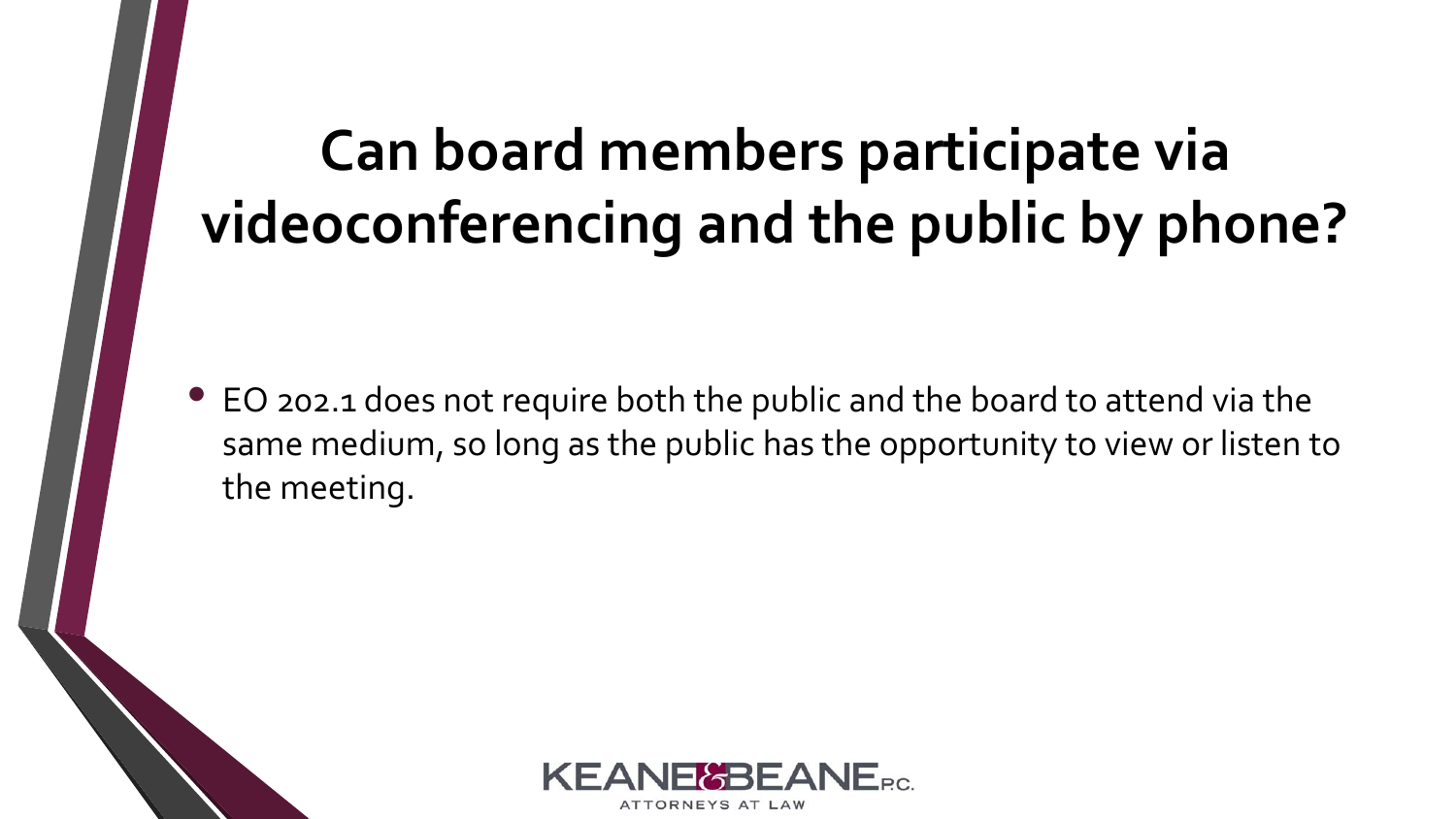### **Can the public demand to attend the videoconferencing location?**

• EO 202.1 allows public bodies to meet and take action without permitting public in-person access to meetings

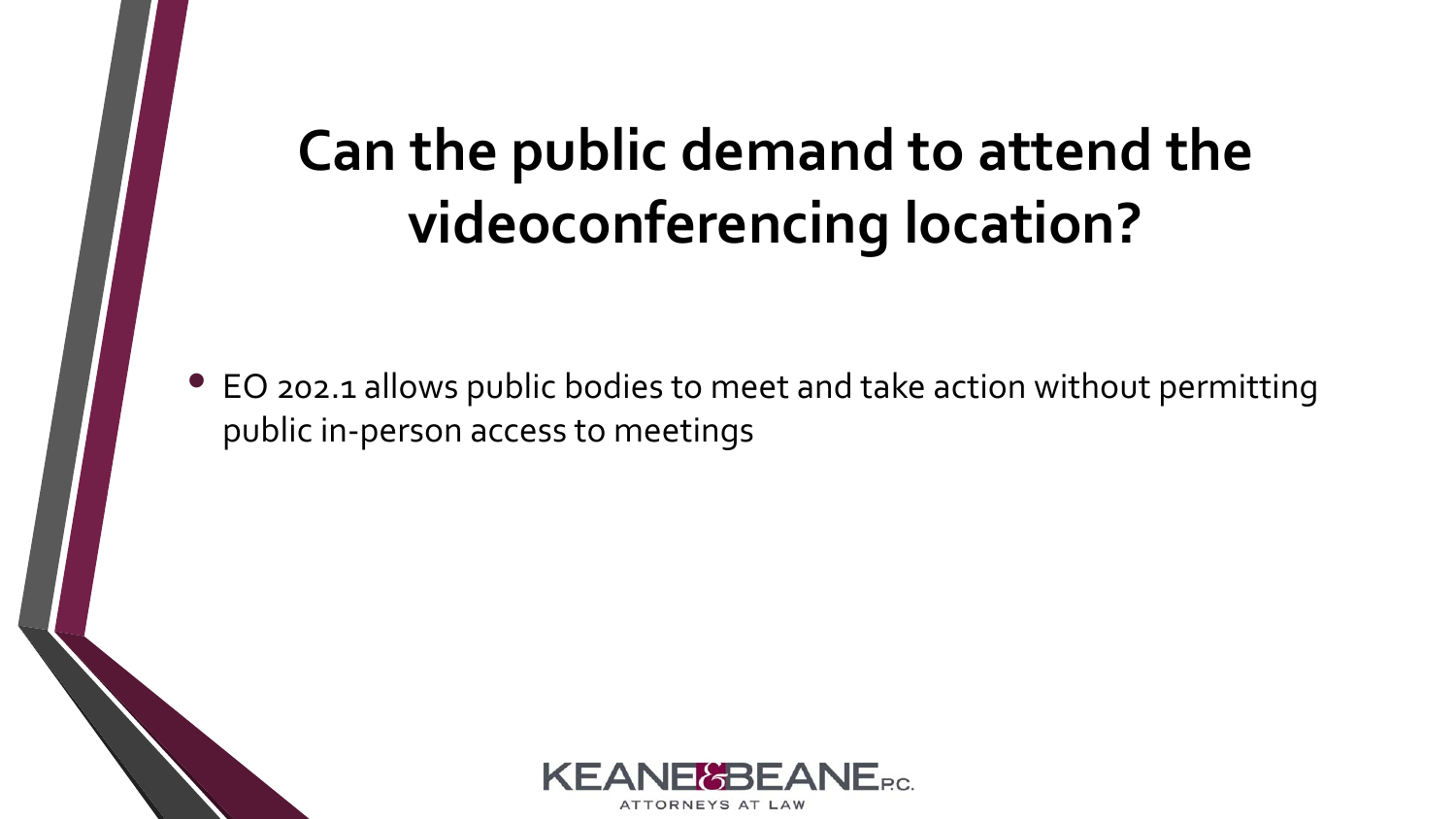#### **Must the location of each board member be announced?**

• Board members do not have to announce their location as the public is not permitted to attend the meeting or any individual meeting location inperson.

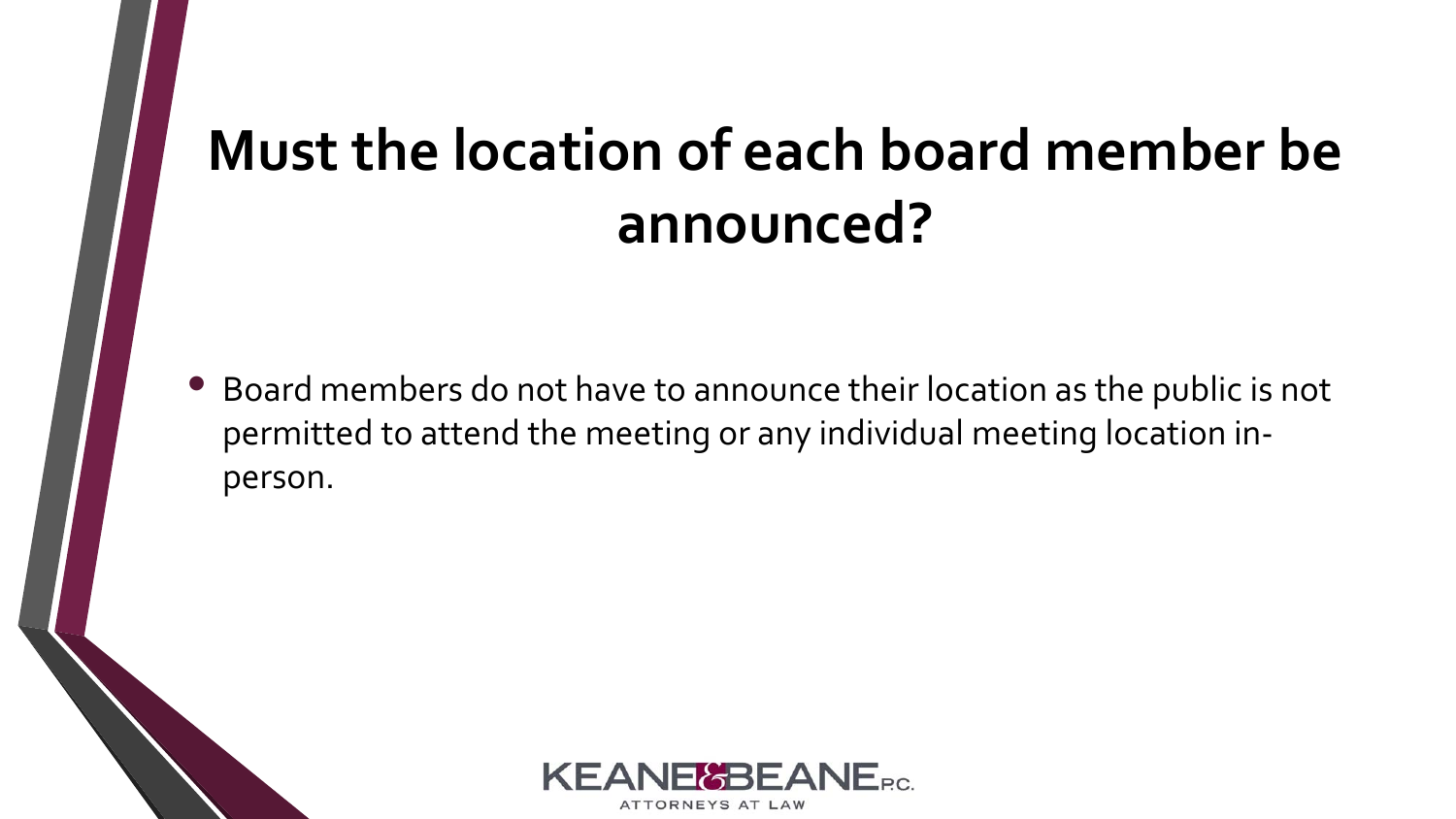#### **Must board members videoconference or call-in to a virtual meeting from a location within the municipality?**

• Board members can videoconference or call-in to a virtual meeting from anywhere.

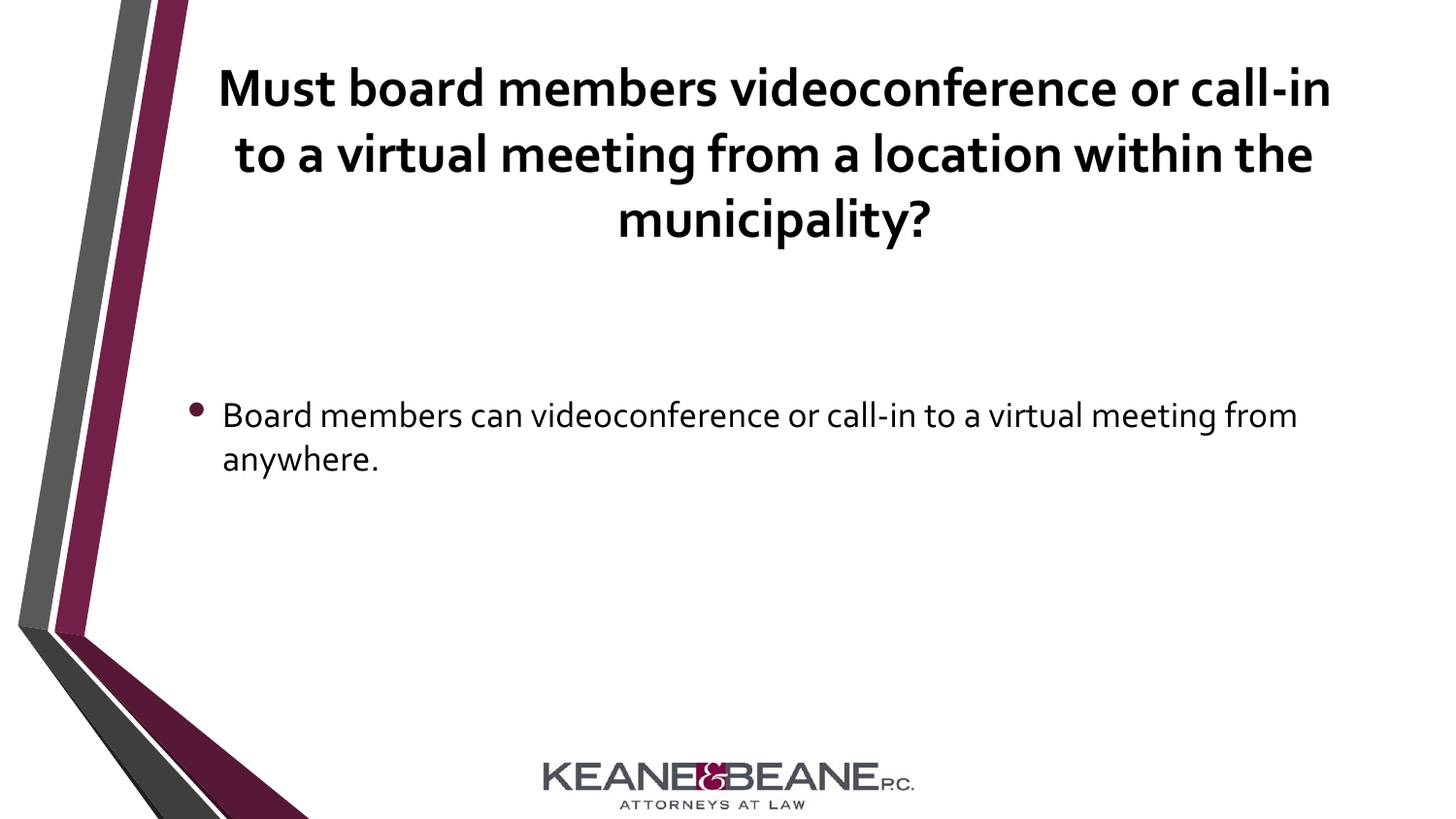# **Must the board convene in public session before going into executive session?**

- EO 202.1 did not relax any requirements with respect to Executive Sessions.
- If the board wants go into an executive session, a board member must make a motion during an open meeting to enter into Executive Session.

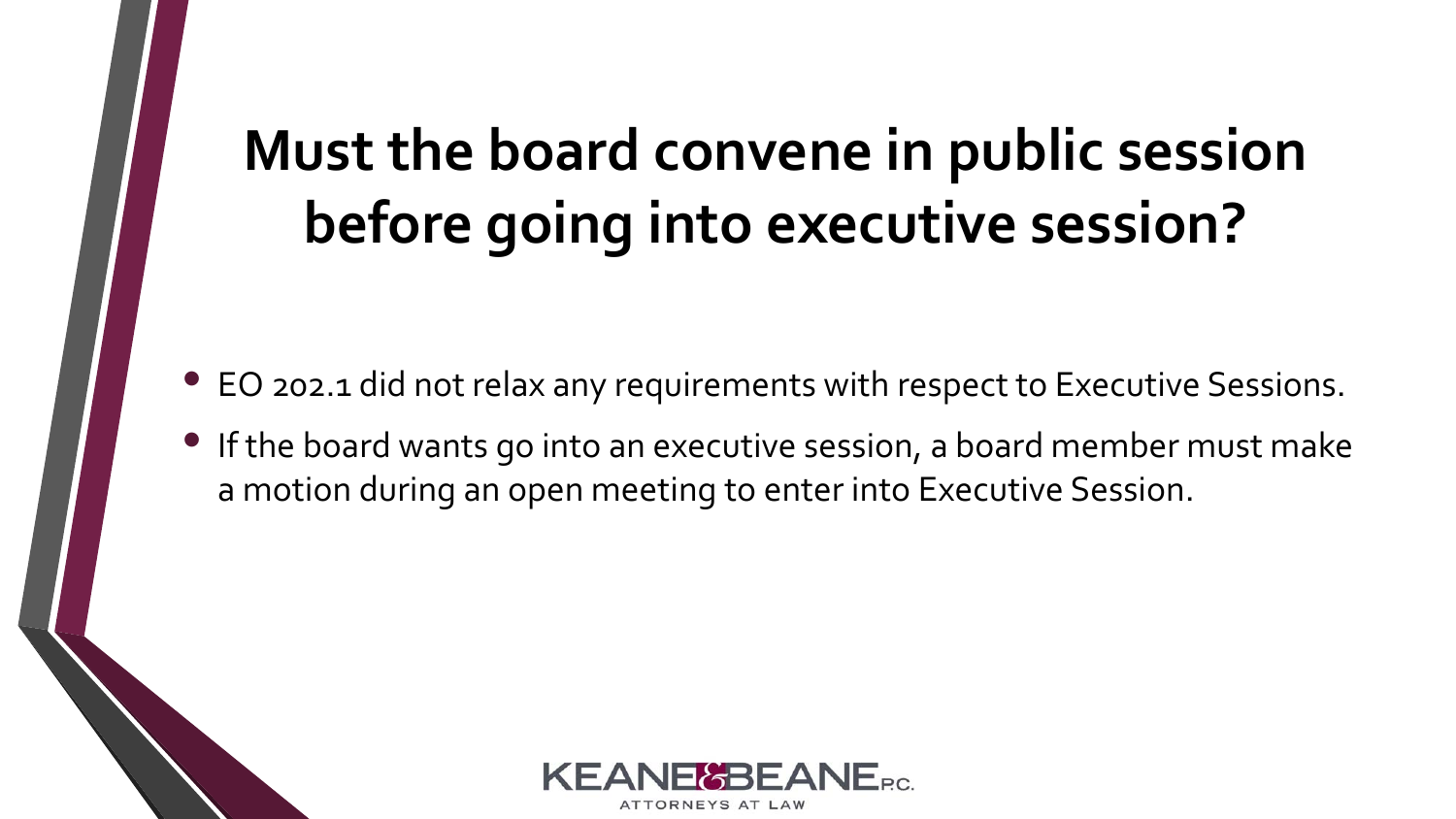#### **Can votes be taken over the phone or videoconference ?**

- If a quorum is present, board members may vote and take action on any agenda item.
- A quorum is established by a majority of board members participating via telephone or videoconference. For clarity of the record, roll call voting is recommended.

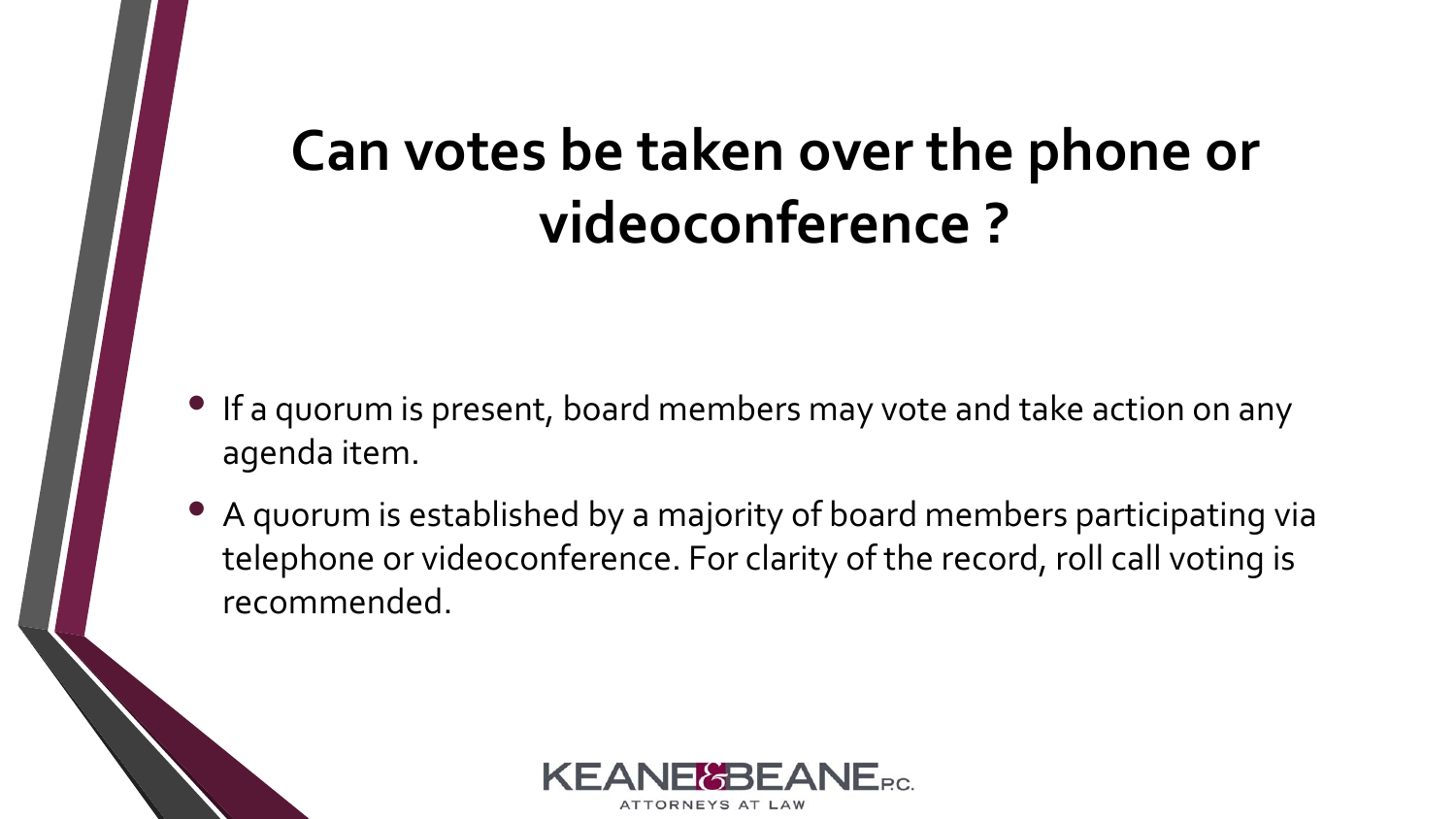### **Does the public have to be allowed to speak at a public meeting?**

• There is no requirement in the Open Meetings Law that the public be allowed to speak at a public meeting.

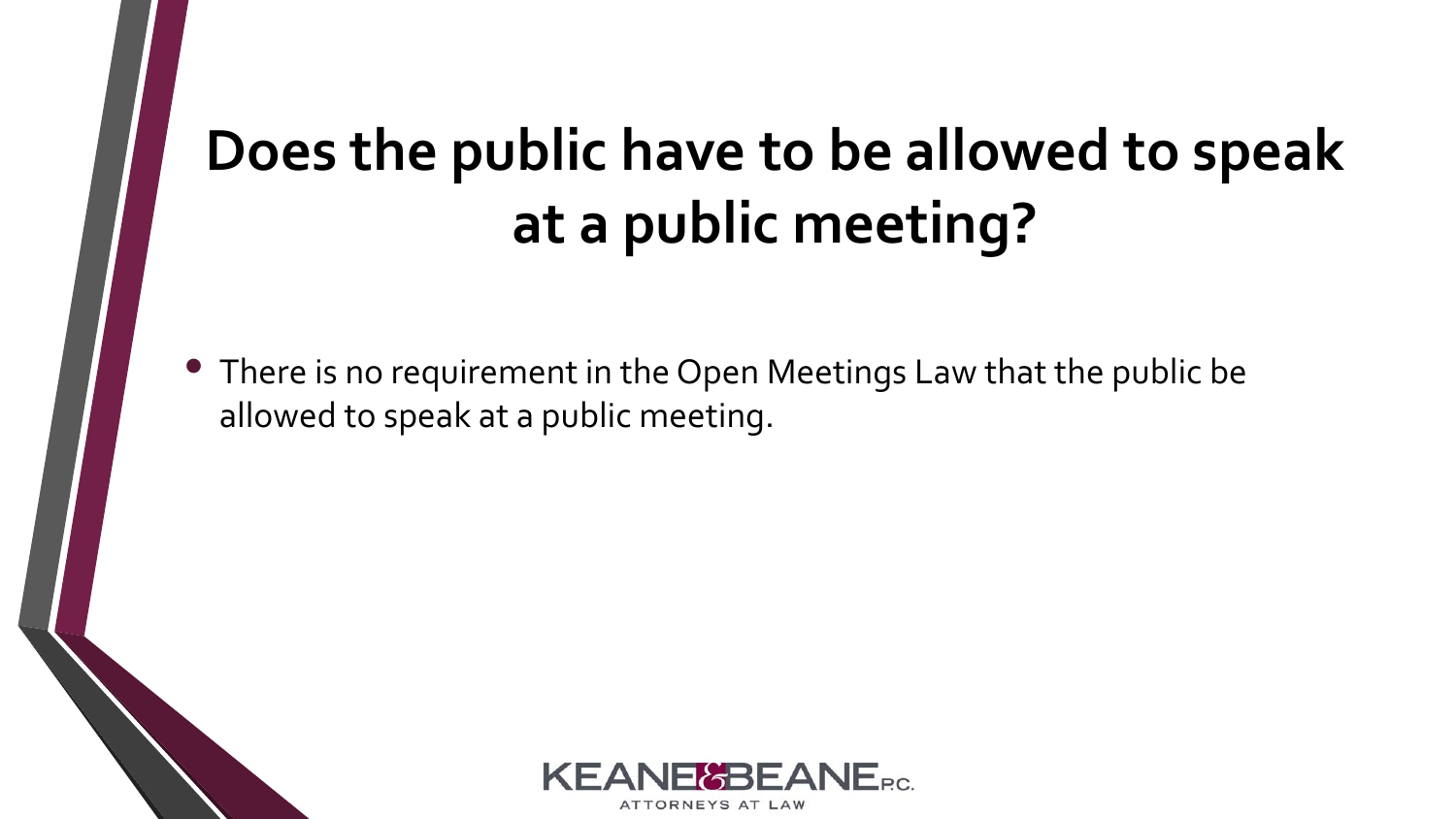#### **What is meant by a Transcript?**

- The Governor's office has advised that the intent is to prepare a "word for word" transcript, but it does not have to be prepared by a stenographer or professional transcriptionist.
- Both Zoom and WebEx have a transcription feature that, in our opinion, would satisfy the requirement.

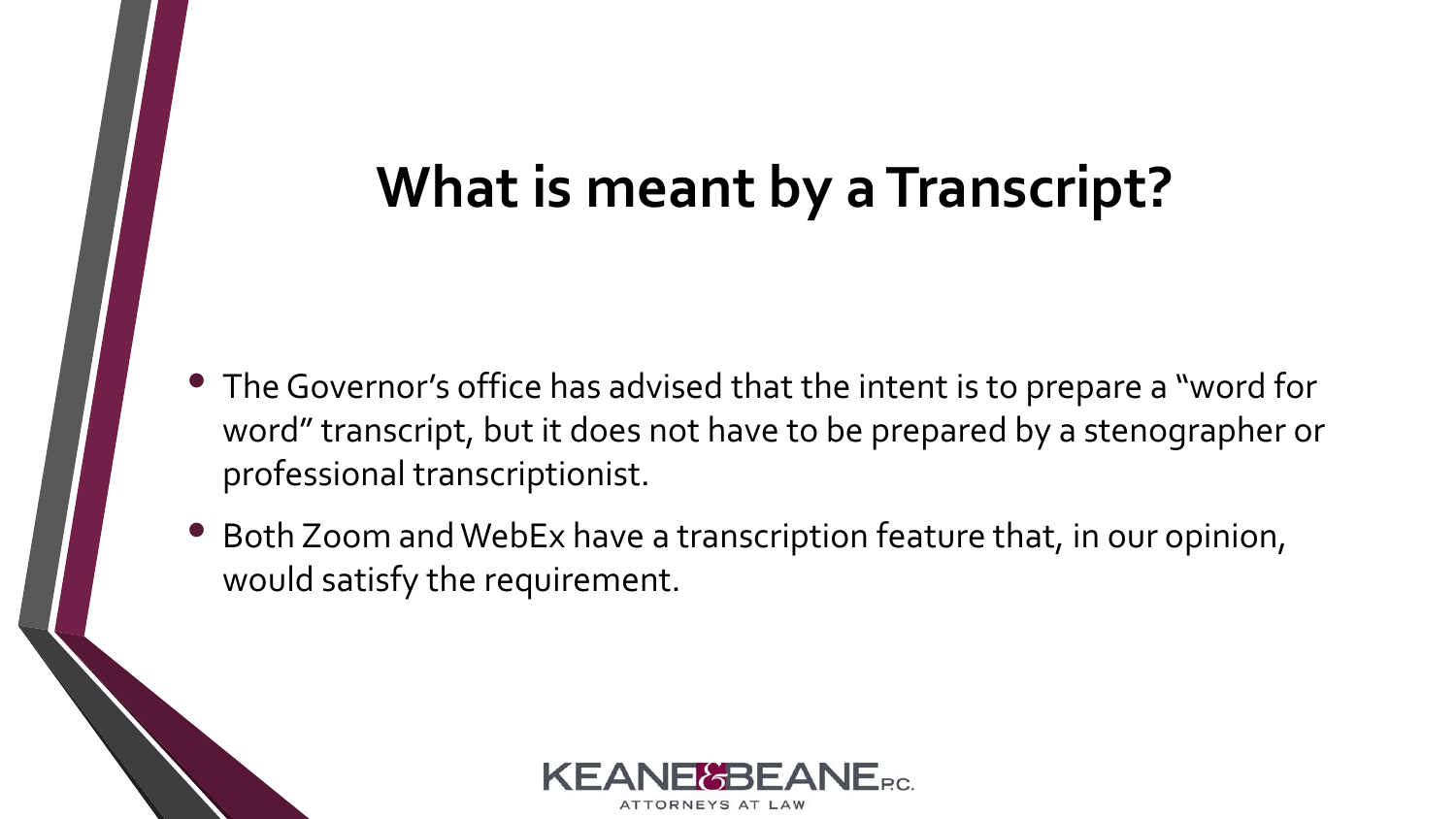#### **When must the Transcript be provided?**

- EO 202.1 states the transcript must be provided at a later date, which is not defined.
- The obligation to provide the transcript must be balanced with the need to provide municipal services with a reduced workforce and limited resources.
- Does not replace the requirement to provide Minutes within 2 weeks of a meeting (OML Section 105)

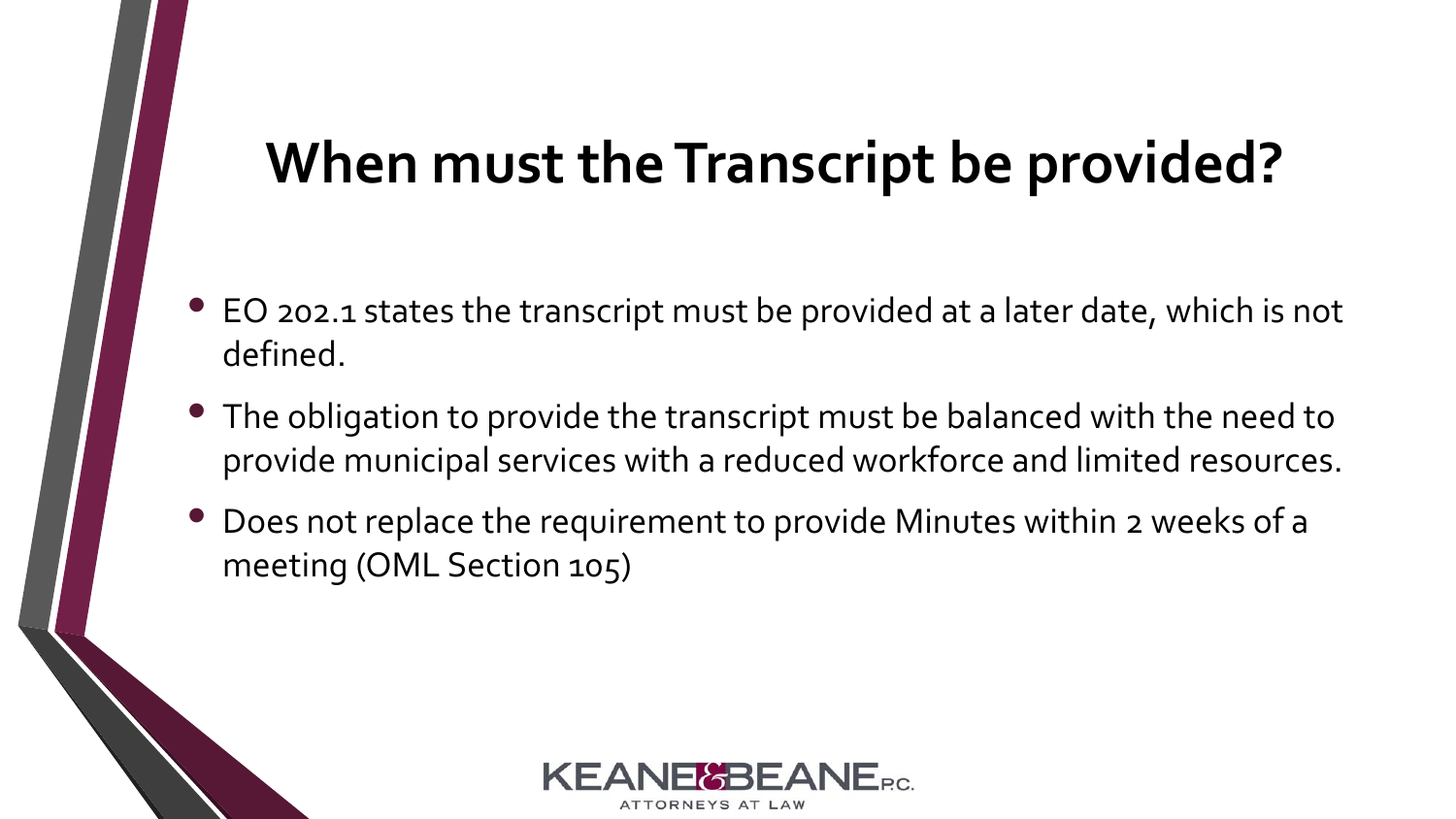#### **Participation in Public Hearings**

- Can a public hearing be held via telephone or videoconferencing?
- What must be provided in the public notice?
- How can the public participate in a public hearing?
- How can applicants participate?

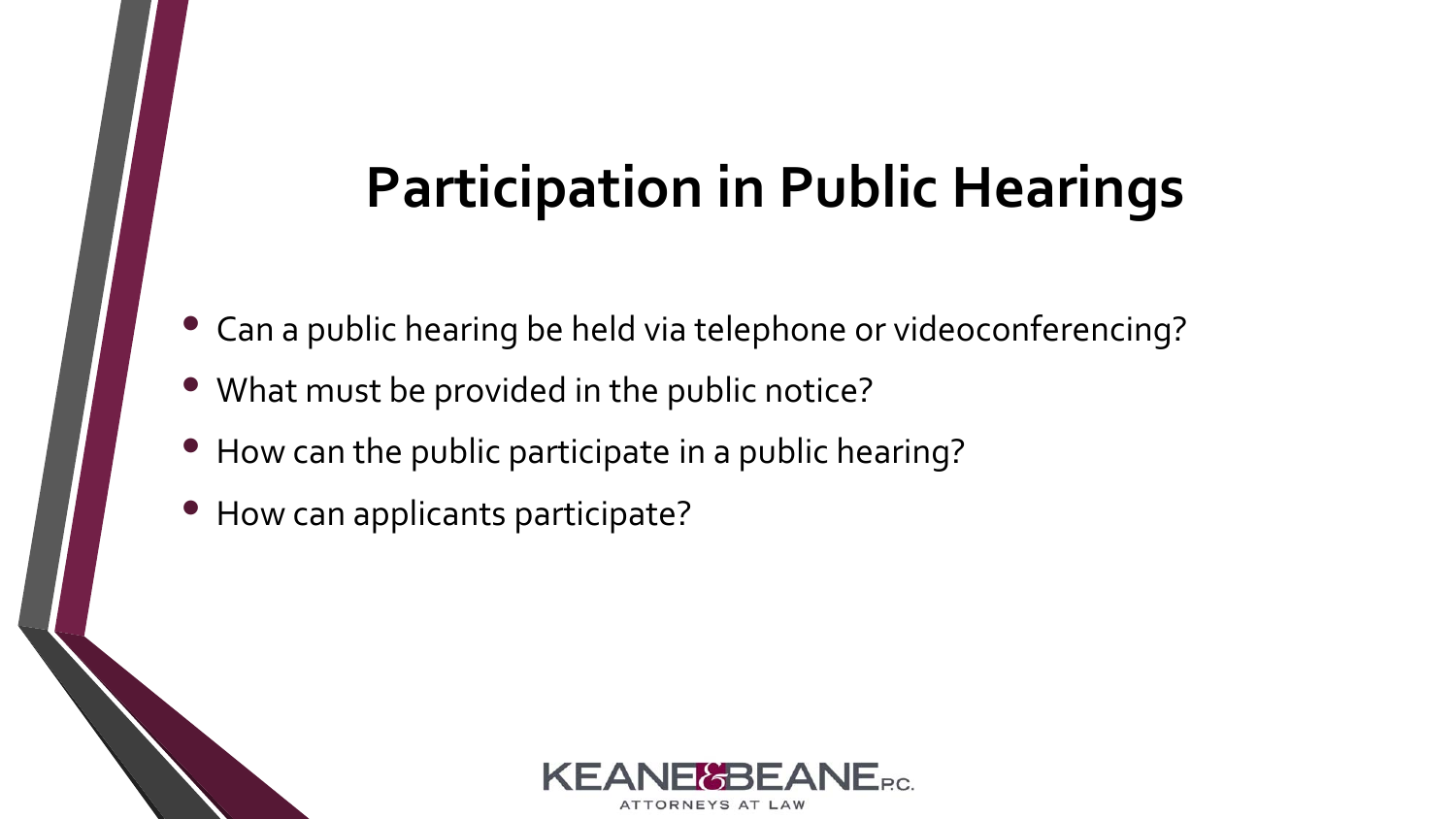#### Executive Order 202.15

• Any local official, state official or local government or school, which, by virtue of any law has a public hearing scheduled or otherwise required to take place in April or May of 2020 shall be postponed, until June 1, 2020, without prejudice, however such hearing may continue if the convening public body or official is able to hold the public hearing remotely, through use of telephone conference, video conference, and/or other similar service.

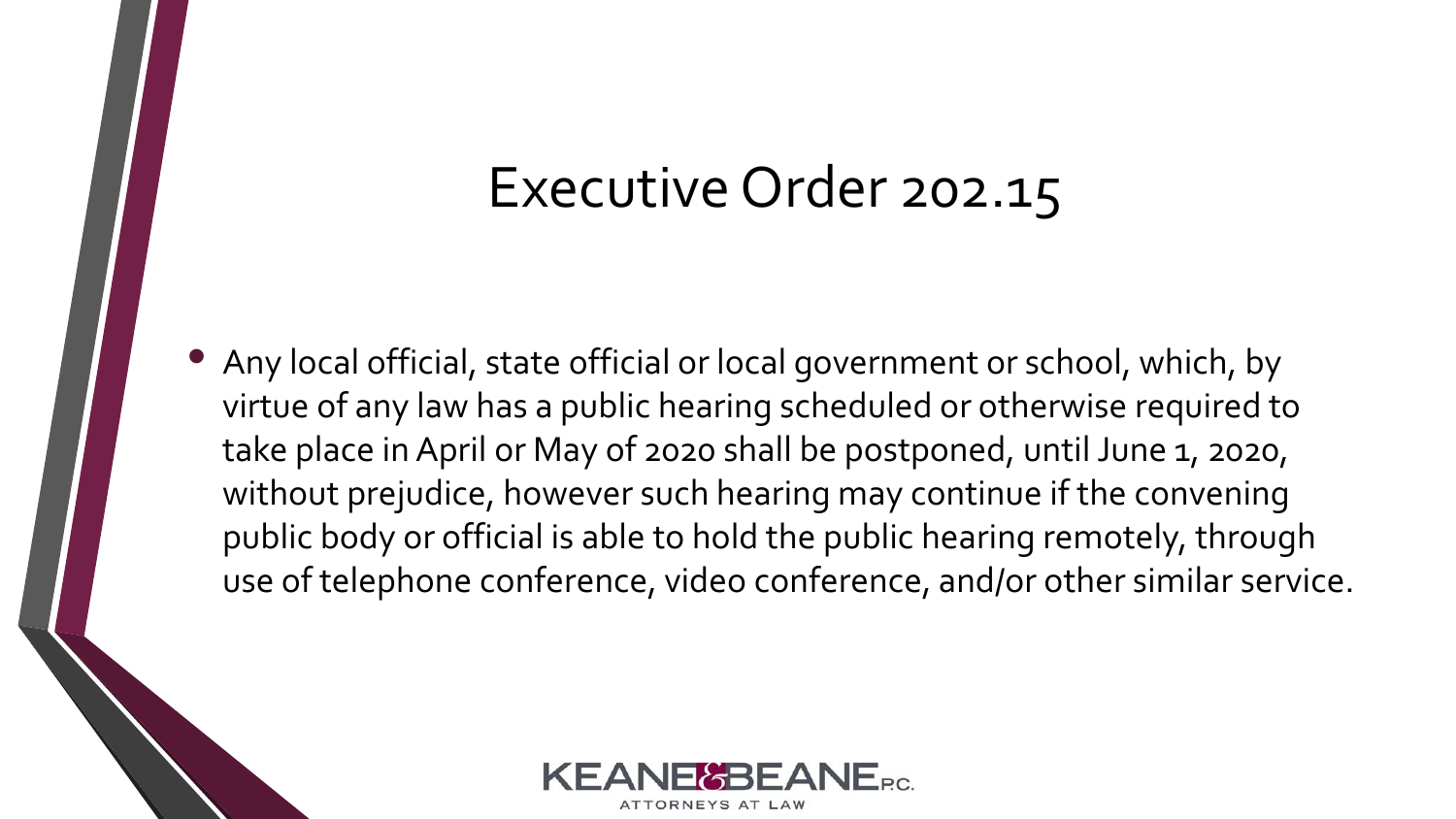## **Can a public hearing be held via conference call or videoconferencing?**

- Public hearings can be held by conference call or by videoconferencing.
- The public must be able to listen to or view the meeting and participate in the hearing.
- Videoconferencing is the best option for municipal boards as it provides a virtual "meeting place" for board members and the public.
- Under EO 201.10 board members and any member of the public are barred from gathering to conduct or attend a meeting.

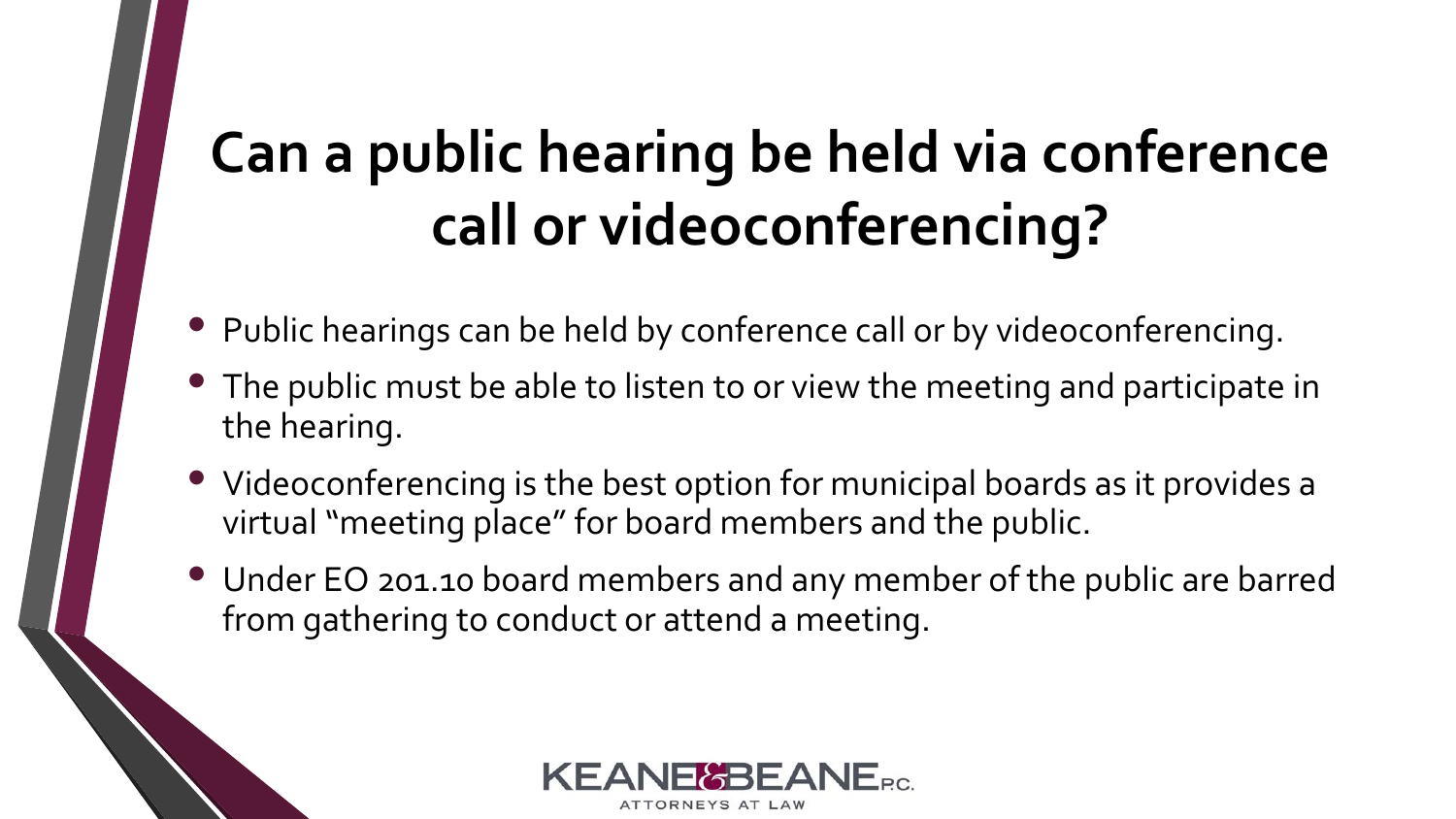### **Making The Record – Public Hearing & Comment**

• A link has also been provided so the public can view the meeting and I am advised that link is active and working. Furthermore, a video of this meeting will be made available on public access TV and the Town's web site. Finally, the Town Board is conducting three (3) public hearings tonight and the public will have an opportunity to comment during the hearing by 1) sending an email to publiccomment@mynewcastle.org; 2) using the chat function on Zoom to type and send a comment; 3) using the chat function on You-Tube; or 4) for those participating via zoom, you can speak by typing in the chat window that you wish to speak and then your audio will be activated.

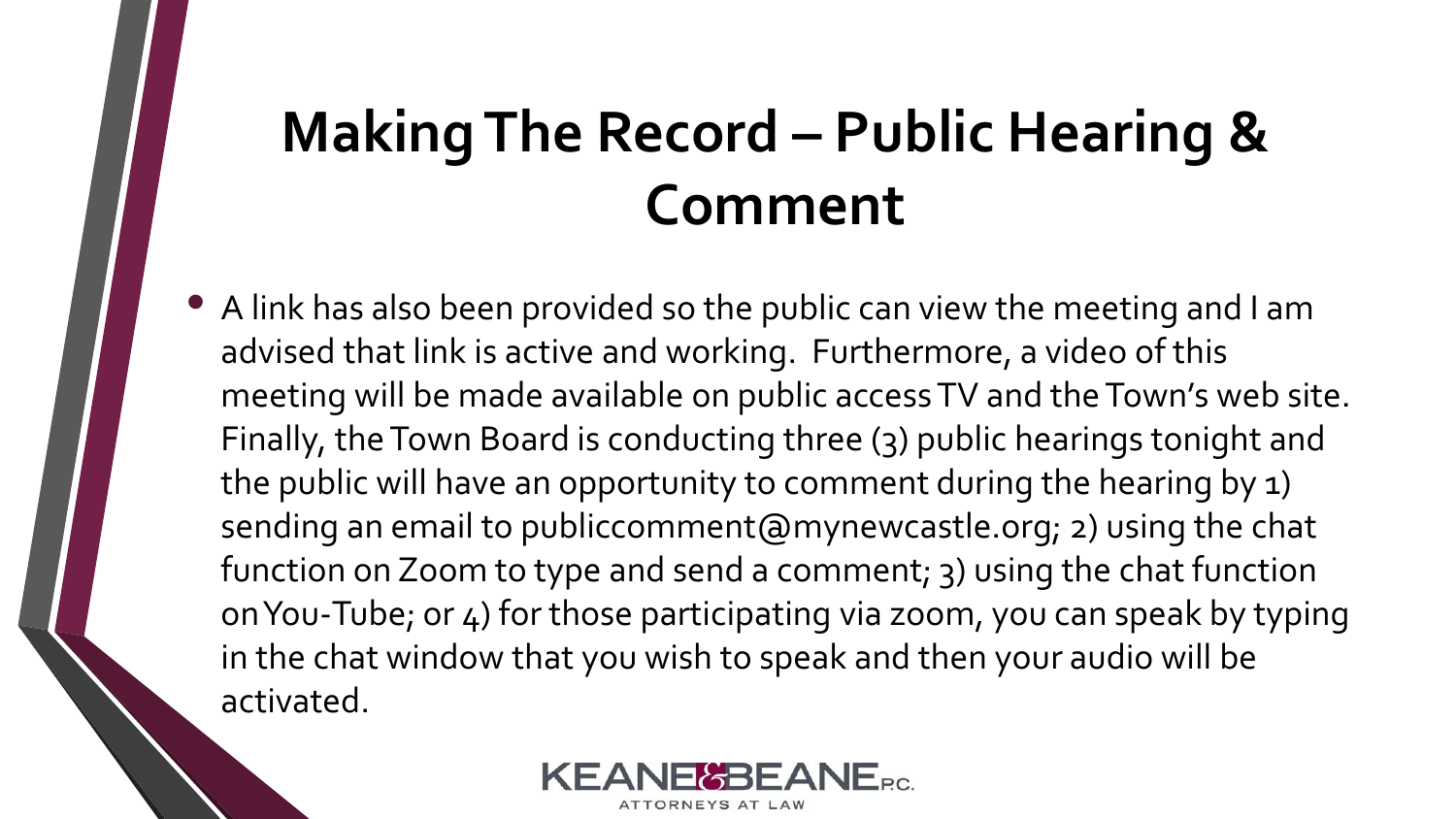### **What must be provided in the public notice?**

The Notice of Meeting should provide the following information:

- State that it is conducting the meeting in that manner pursuant to Governor Cuomo's Executive Order 202.1;
- **Provide the date and time of the meeting;**
- State in-person attendance will NOT be permitted;
- Provide the conference call number or videoconference link;
- Explain how the public can submit comments;
- State that the conference call or videoconference will be recorded and a transcript of the meeting will be made available at a later date; and
- If a meeting will be streamed live over the internet, the public notice for the meeting shall inform the public of the internet address of the website streaming such meeting.

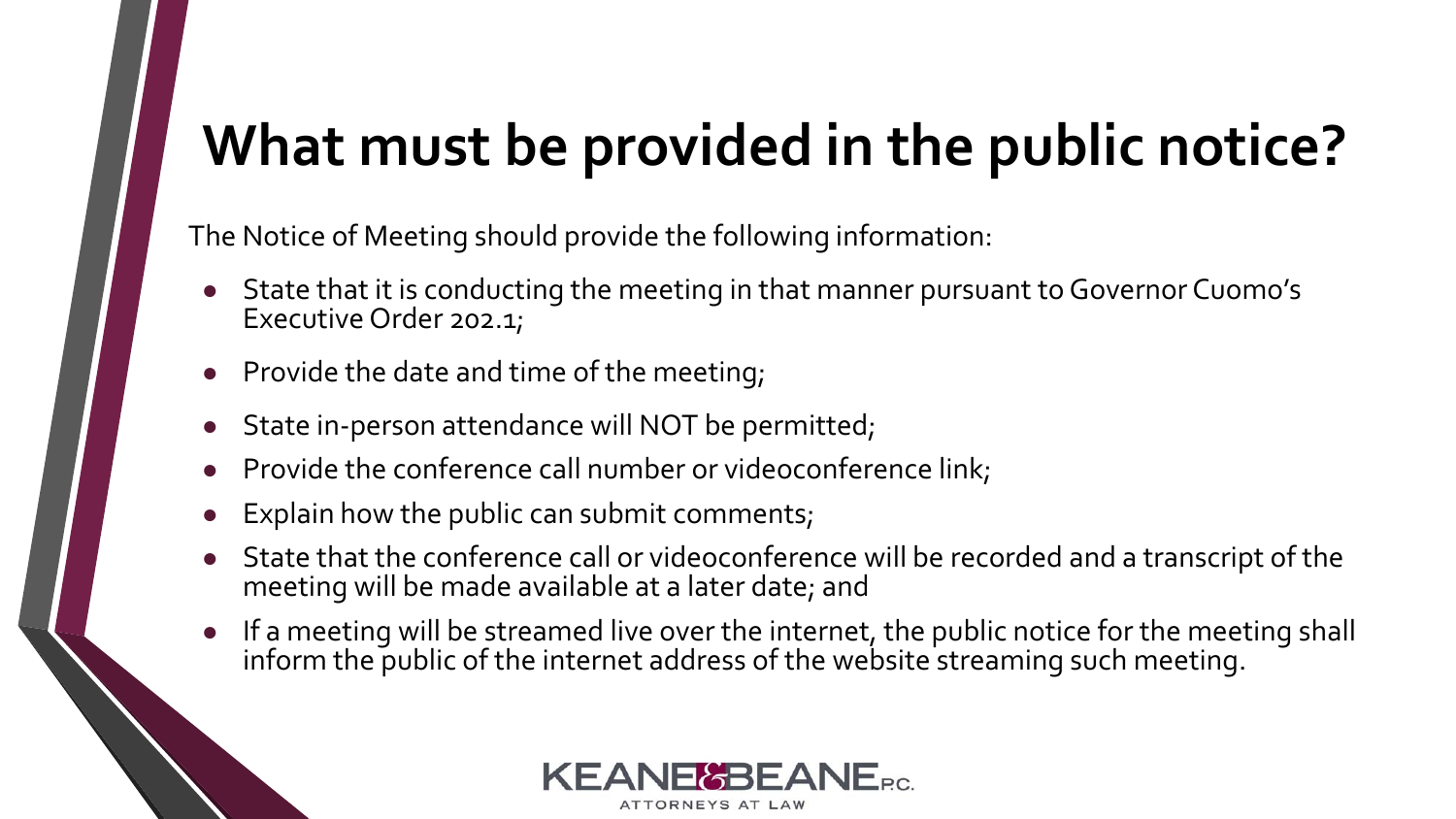#### **Sample Notices**

- New Castle Agenda Public Meeting Access Instructions
- Notice of Change in Public Meeting Location
- Rye Brook ZBA Agenda Notice of Virtual Meeting
- Village of Rye Brook Zoning Board of Appeals Notice of Hearing
- Town of Bedford Zoning Board of Appeals Notice on Special Permit Application
- Town of Bedford Public Notice Public Hearing on Proposed Local Law

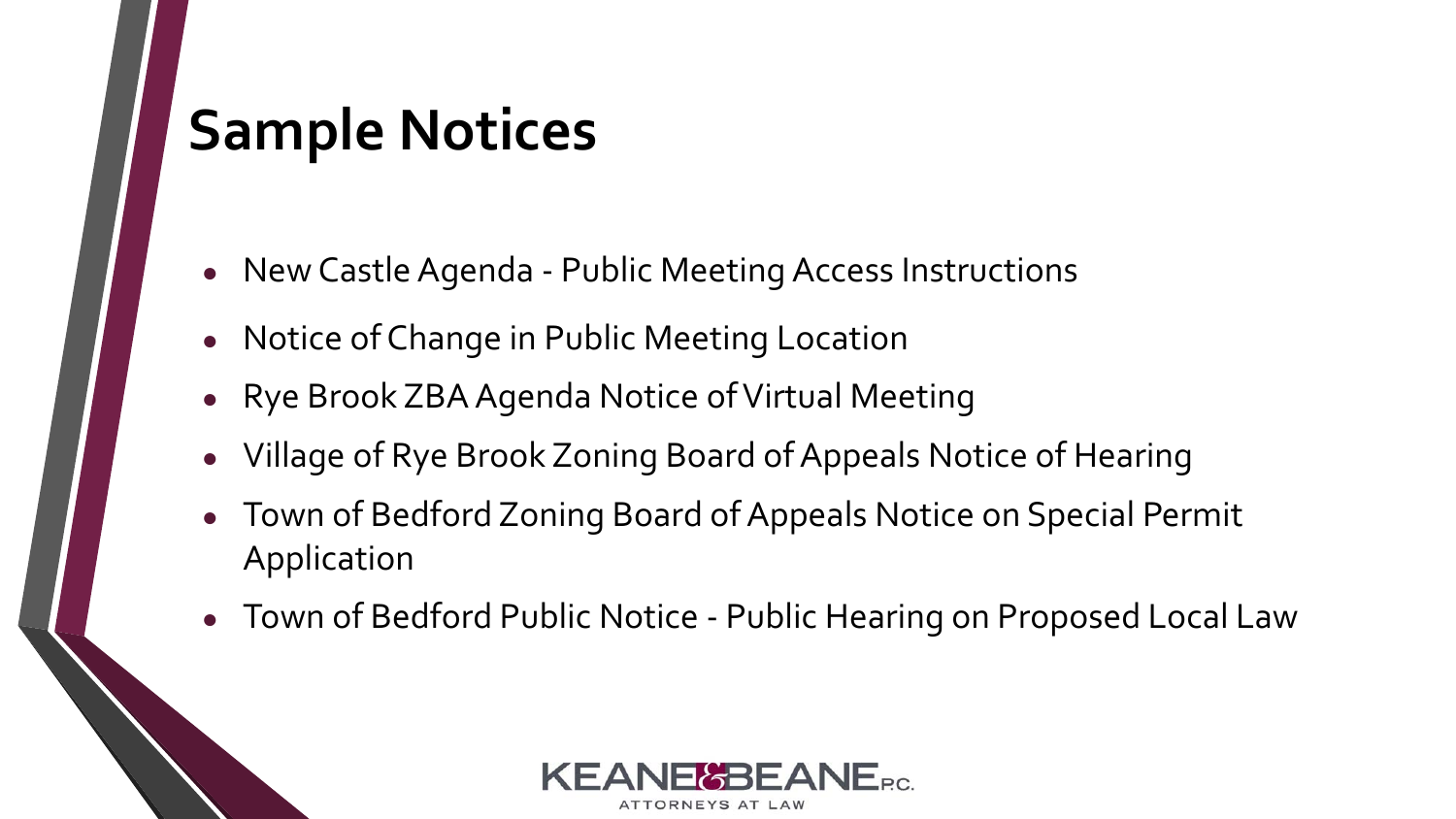

#### **TOWN OF NEW CASTLE**

200 South Grooley Avenue, Chappaqua, New York 10514 . (914) 238-4771 . Fax (914) 238-2537 . cpapes@mynewcastle.org

#### Town Clerk/Receiver of Taxes **Christina Papes** (914)-238-7269

Instructions for the public to access Town Board meeting remotely:

#### Deputy Receiver of Taxes Patricia Antonucci  $(914)$  238-4773

Deputy Town Clerk **Mary Deems** (914) 238-7271

The Town of New Castle Town Board will not be meeting in person. In accordance with the Governor's Executive Order 202.1, until further notice, meetings will be held via videoconferencing. The Town of New Castle has organized an interactive Town Board Work Session and Public Hearings for 7:00 PM on Tuesday March 24th, 2020. You will have an opportunity to see and hear the meeting live and provide your comments via the chat session that will be part of the meeting. The Town will continue to hold public hearings. Comments for the public comment session or public hearings can be 1) sent in advance of the meeting or during the meeting to publiccomment@mynewcastle.org or 2) written in the chat section of the Zoom meeting. To the extent one does not have access to the internet, comments can also be made by no later than 4pm of the day of the meeting to the Town Clerk at 914-238-7271.

If you have a computer, tablet or smartphone, you can register, log in and see the video and hear the audio of the live session. Zoom's chat facility will be available during the public hearing portions of the meeting. We'll provide brief instructions on using chat during the meeting.

We will also have a dial-in number for you to call if you don't have a computer, or have problems with your computer's audio.

Make sure:

- 1. Register in advance for this webinar: https://zoom.us/webinar/register/WN\_L9fva6MCTmiwNow8fYPI3g. You will need to provide your name and email address when registering so we can send a confirmation email to you containing the web address and phone number for joining the webinar.
- 2. On Tuesday evening, log in with your computer and, if needed, your telephone. You'll be placed on hold until the meeting starts.

The meeting will also be live-streamed on https:youtube.com/c/nccmc if you're having problems with Zoom.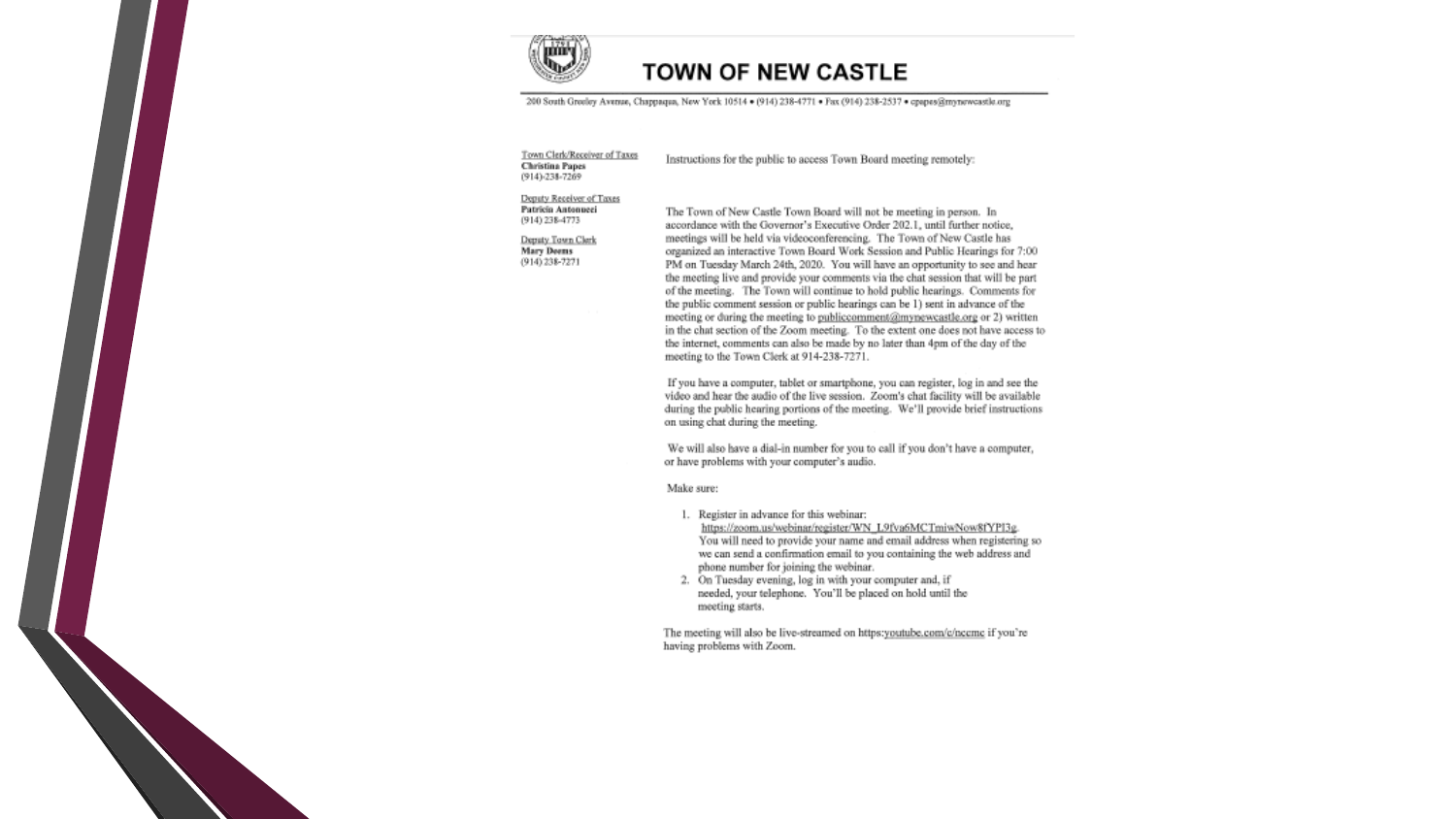#### NOTICE OF CHANGE IN PUBLIC MEETING LOCATION

PLEASE TAKE NOTICE, that effective immediately and based upon notices and health advisories issued by Federal, State and Local officials related to the COVID-19 virus, the Town Board will not hold in-person meetings. Until further notice, all future Town Board meetings (including public hearings) will be held via videoconferencing, as permitted by the NYS Open Meetings Law. Due to public health and safety concerns, the public will not be permitted to attend at the remote locations where the Town Board members will be situated. The public, however, will be able to fully observe the videoconference meeting and comment at appropriate times. To the extent internet access is not available; the public can attend via telephone by dialing (insert number). The Town Board's agenda is available online in advance of meetings at (insert link) and the public can email written comments or questions by 5pm on the day of the meeting addressed to townboard@mynewcastle.org. Any member of the public who has questions should contact the Town Administrator in advance of the meeting at 914-238-4742 or jshapiro@mynewcastle.org. Anyone having difficulty connecting to the meeting should contact \_\_\_\_\_\_\_ for IT assistance during the meeting.

PLEASE TAKE FURTHER NOTICE, that any Executive Session of the Board will be initiated with the Board first convening on the public videoconferencing site, adopting a motion to go into Executive Session and then returning to the public videoconferencing site once the Executive Session has concluded.

PLEASE TAKE FURTHER NOTICE, that the Town Board Work Session of Tuesday March 17, 2020 at 6:30pm can be accessed at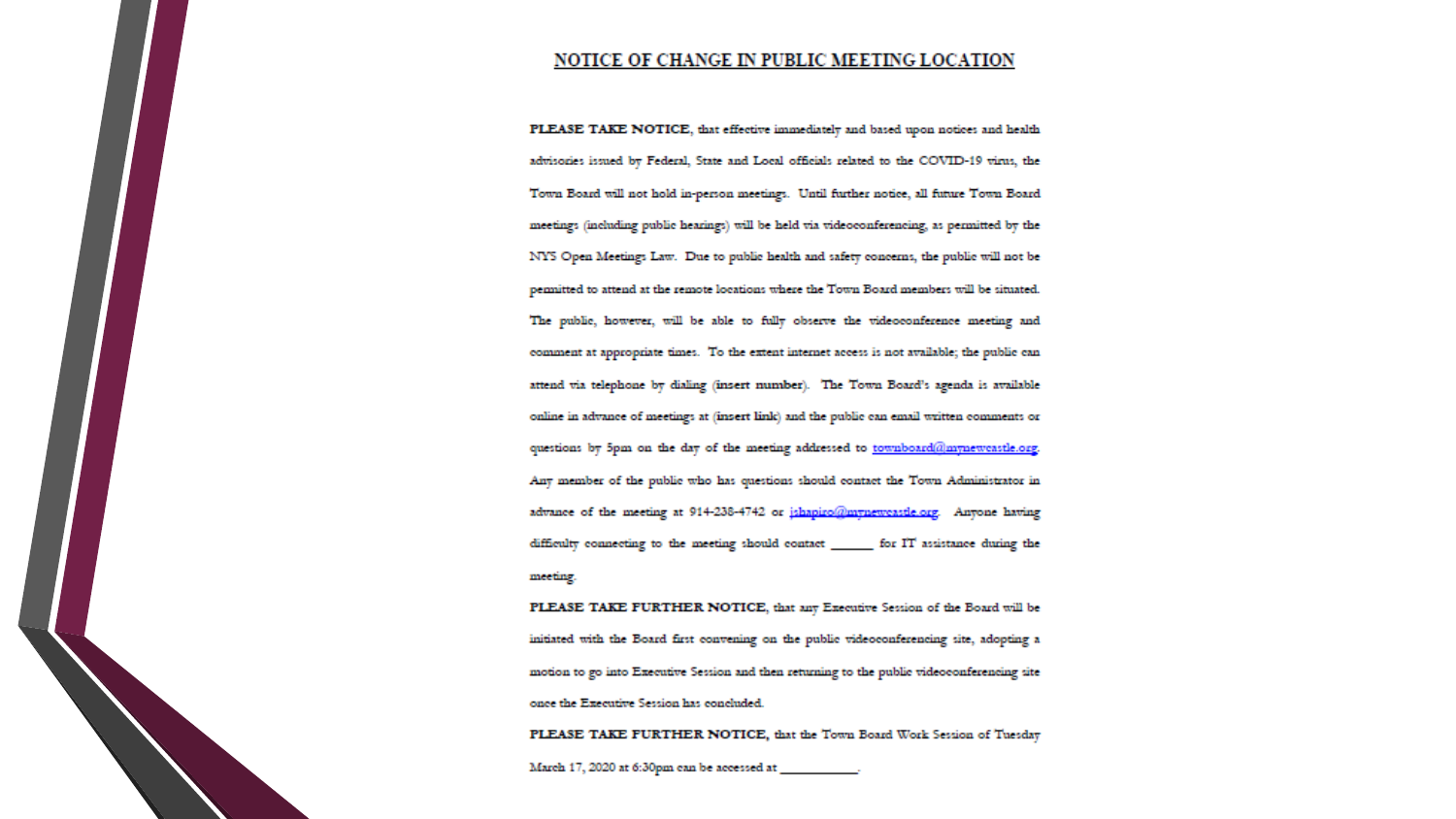

**Village of Rye Brook** Agenda **Zoning Board of Appeals Meeting** Tuesday, April 7, 2020 at 8:00 PM Village Hall, 938 King Street

ANNOUNCEMENT: Due to public health and safety concerns related to COVID-19, the Zoning Board of Appeals will not be meeting in-person. In accordance with the Governor's Executive Order 202.1, the April 7, 2020 the Zoning Board of Appeals meeting will be held via videoconferencing, and a transcript will be provided at a later date. The public will have an opportunity to see and hear the meeting live and provide comments.

The public can watch the live meeting on Cable TV, online from the Public Meetings link on the Village website (www.ryebrook.org), and through the Zoom App. If any interested members of the public would like to provide comments on an application, comments can be called in during the meeting at  $+1(929)$  205-6099. Meeting ID: 597 818 681 or provided through the written chat section of the Zoom meeting. Comments can also be emailed before and during the public hearing to Michael Izzo, Village Building Inspector, at mizzo@rvebrook.org. Please check the Village website for updates.

INSTRUCTIONS TO ACCESS THE VIRTUAL MEETING: If you have a computer, tablet or smartphone, you can register, log in and see the video and hear the audio of the live session. You can access the Zoom meeting at https://zoom.us/j/597818681 and clicking on "Join a Meeting", and enter Meeting ID 597 818 681 (no password required). You can also call in to the ZOOM meeting at  $+1(929)$  205-6099, when prompted, enter 597 818 681#.

On the evening of April 7, 2020, 5 minutes before 8:00 p.m., log in with your computer, smartphone or telephone. You will be placed on hold until the meeting starts. Questions about accessing the Zoom videoconference should be emailed to amarshall@rvebrook.org.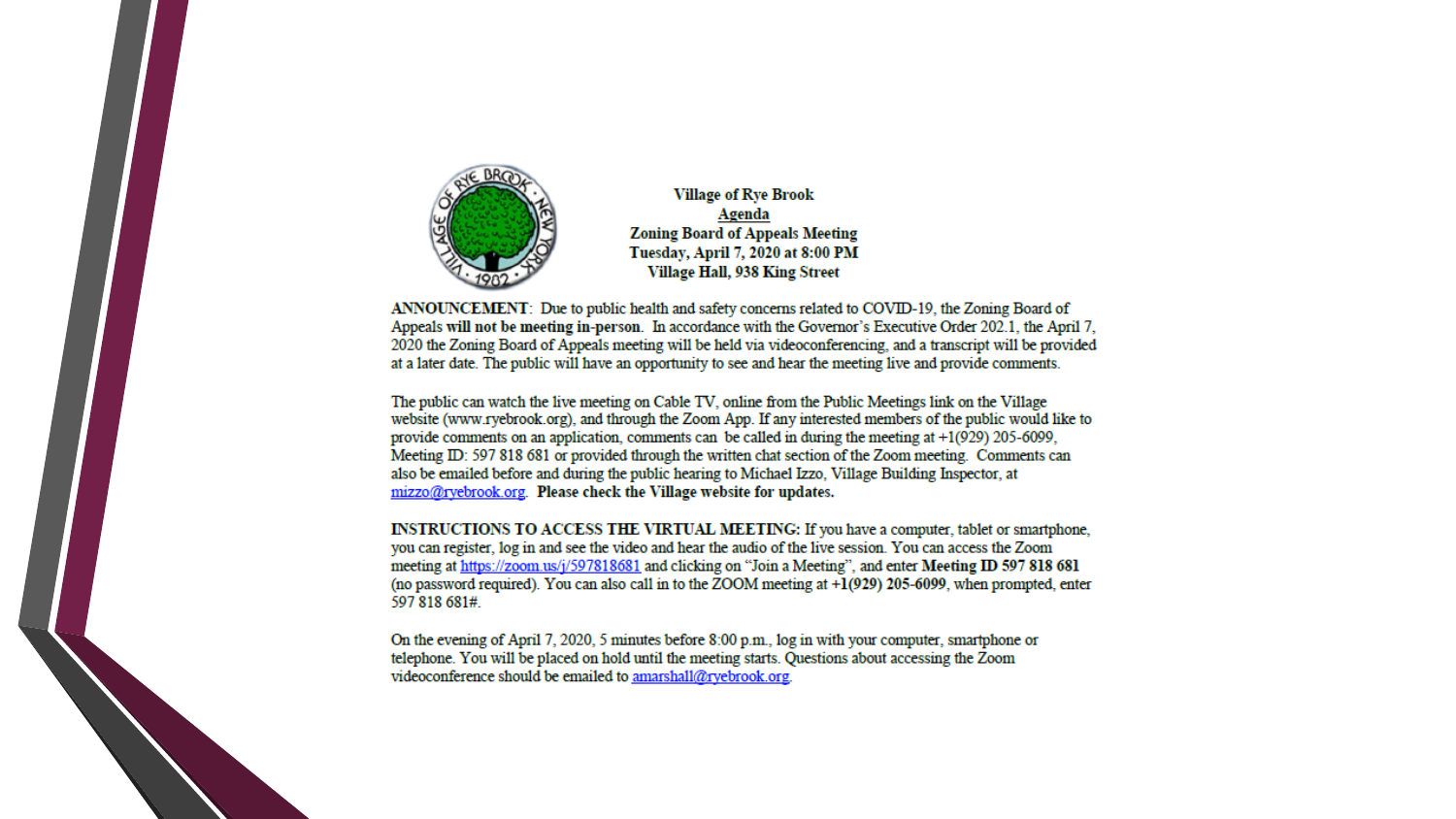#### **NOTICE OF HEARING ON APPLICATION**

flotice is hereby given that the undersigned has filed an application to appear before the Zoning Board of Appeals of the Village of Rye Brook.

Application # 20-006

Applicant: Alexander Klein & Sandy Klein 50 Winding Wood Road Rye Brook, New York 10573

#### Applicant Proposes to: Install sports court in front yard.

At the premises known as 50 Winding Wood Road in the Village of Rye Brook, New York, situated on the corner of Winding Wood Road South and Winding Wood Road North, designated and shown on the most current tax map as Parcel ID# 135.34-1-10, the applicant does hereby request a variance(s) from the following applicable section(s) of the Zoning Ordinance:

\$250-37.C. The maximum allowable Total Impervious Coverage for this property is, 7,045 square feet. The existing non-conforming Total Impervious Coverage is, 7,281 square feet. The proposed sports court will result in a Total Impervious Coverage of 7,660 square feet. Therefore a Total Impervious Coverage variance of 615 square feet is requested.

A Public Hearing on said application will be held before the Village Zoning Board of Appeals on Tuesday, April 7, 2020, at 8 o'clock p.m.

Due to public health and safety concerns related to COVID-19, the Zoning Board of Appeals will not be meeting in-person. In accordance with the Governor's Executive Order 202.1, the April 7, 2020 Zoning Board of Appeals meeting will be held via videoconferencing, and a transcript will be provided at a later date. The public will have an opportunity to see and hear the meeting live and provide comments.

The public can watch the live meeting on Cable TV, online from the Public Meetings link on the Village website (www.ryebrook.org), and through the Zoom App. If any interested members of the public would like to provide comments on an application, comments can be called in during the meeting at +1(929) 205-6099, Meeting ID: 597 818 681 or provided through the written chat section of the Zoom meeting. Comments can also be provided via email before and during the meeting to Michael Izzo, Village Building Inspector, at mizzo@rvebrook.org. Please check the meeting Agenda posted on the Village website for further instructions to access the virtual meeting and for updated information.

Plans and other materials associated with the proposed application may be reviewed and downloaded via the Public Meetings link from the Rye Brook website.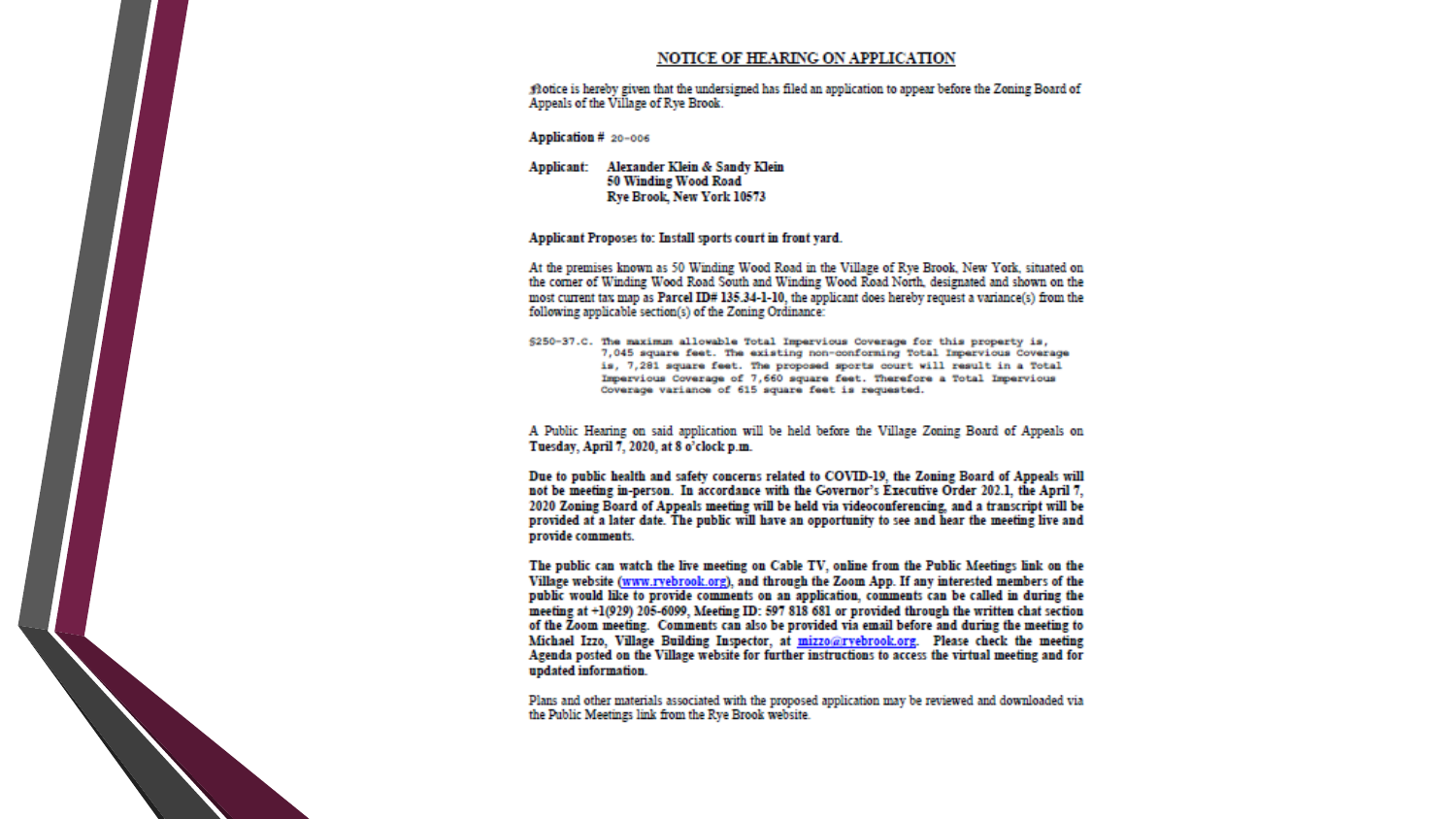#### **AMENDED PUBLIC NOTICE**

NOTICE IS HEREBY GIVEN, that the Board of Appeals of the Town of Bedford will hold a public hearing on the following:

Request of: 600 Bedford Road LLC (Owner) Splash Bedford Hills, LLC (Applicant) 600 Bedford Road Bedford Hills, NY 10507

A Special Use Permit in accordance with Article VIII Section 125-68 of the Town of Bedford Zoning Ordinance to permit the operation of an automotive service station providing express oil change and customer self-serve vacuums which is classified as a "public garage" under the Town of Bedford Zoning Code. The applicant seeks a variance of: Article VIII Section 125-68 C. (1) to permit an existing front vard setback of 35.13 feet (Bedford Road) and an existing front vard setback of 24.96 feet (Valerio Court) to the building where all structures are required to be 45 feet from the road right-of-way, for property located on 600 Bedford Road Bedford Hills, NY 10507 Designated as Section 72.5 Block 1 Lot 40 on the Tax Map of the Town of Bedford in the RB Zoning District. Said hearing will take place on Thursday, the 9th day of April 2020, at 7:30 P.M.

Based upon notices and health advisories issued by Federal, State and Local officials related to the novel COVID-19 virus, as permitted under the Governor of the State of New York's Emergency Order Number 202.1. due to public health and safety concerns, the public will not be permitted to attend the public meeting in person at any of the remote locations where the Board of Appeals will be situated, or in any other location. The public will have an opportunity to see and hear the meeting live and provide comments via the Zoom videoconference meeting. A live webcast of the meeting can also be viewed at: http://bedfordny.igm2.com/Citizens/Default.aspx.

INSTRUCTIONS TO ACCESS THE VIRTUAL MEETING: If you have a computer, tablet or smartphone. you can register, log in and see the video and hear the audio of the live session. You can access the Zoom videoconference meeting through the ZOOM meeting website at https://zoom.us/j/8086378136 and clicking on "Join a Meeting", and enter meeting 808 637 8136 (no password required). You can also call in to the ZOOM meeting at 1-646-558-8656, when prompted, enter 8086378136. On the evening of April 9, 2020, 5 minutes before 7:30 p.m., log in with your computer or your telephone. You will be placed on hold until the meeting starts. The Zoom chat facility will also be available during the public hearing portions of the meeting to submit written comments regarding the application.

Comments during the public hearing can be (1) sent by email to acostello@bedfordny.gov; and (2) made by speaking or chat through the Zoom videoconference of the meeting. Comments can also be emailed in advance of the meeting to the Board of Appeals Secretary at acostello@bedfordny.gov. The Board of Appeals agenda is available online in advance of meetings at www.bedfordny.gov, click on https://bedfordny.gov/meetingsagendas/. The proposed application can be viewed through the agenda and the agenda will also provide further information relating to how to view and access the meeting. If anyone has questions before the meeting about accessing the Zoom videoconference please email the Board of Appeals Secretary at acostello@bedfordny.gov or call at 914-830-3574.

At this hearing all persons in favor of or in opposition to the above application will be heard. Applicants or their representative must be present on the Zoom videoconference and be prepared to make a presentation via the Zoom videoconference. Presentations from all Applicants will be limited to 15 minutes. Others wishing to speak can have 5 minutes but can also submit written comments as directed above. The Applicants can then have 5 minutes of rebuttal.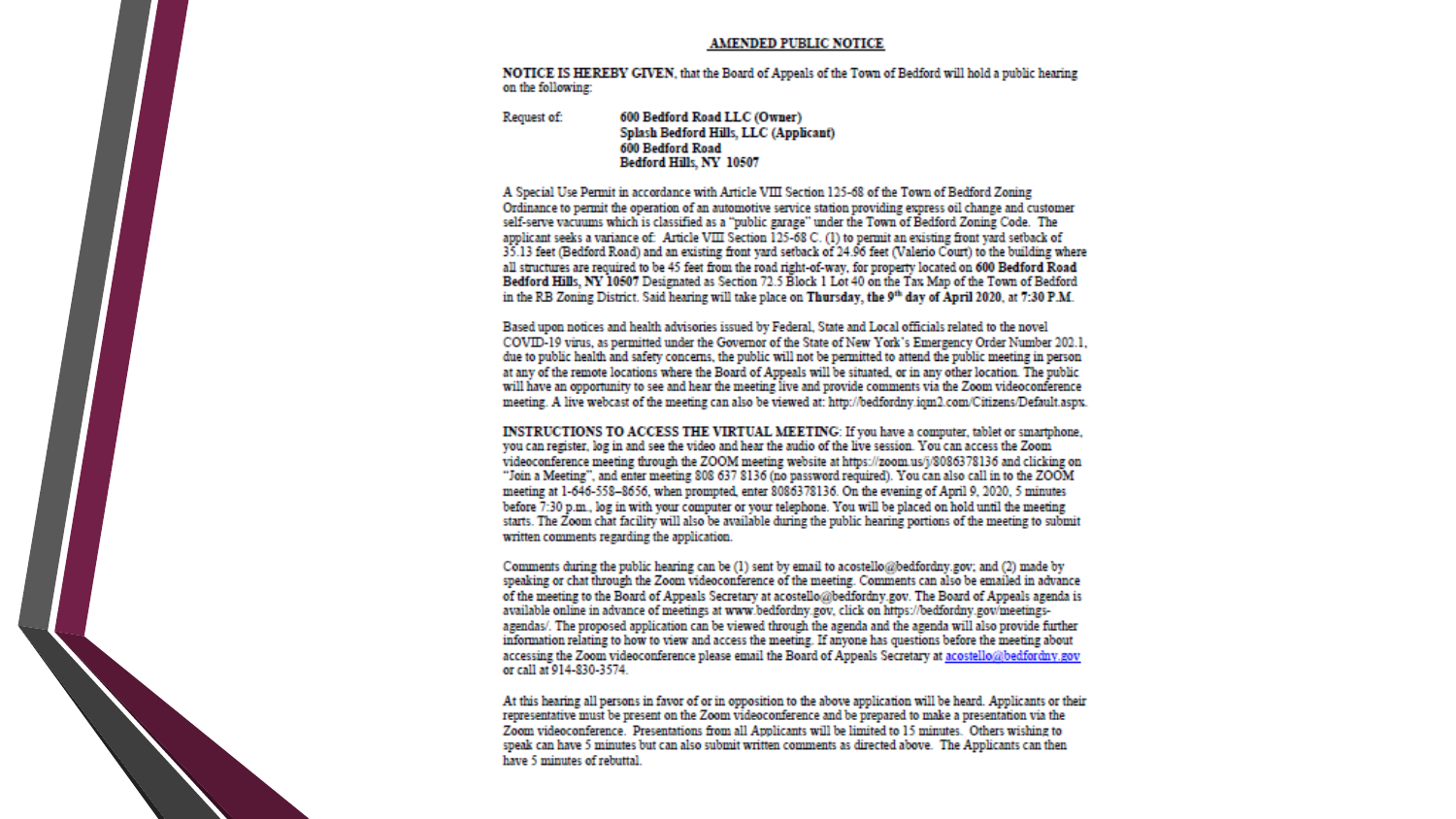#### **NOTICE OF TOWN OF BEDFORD TOWN BOARD** PUBLIC HEARING ON PROPOSED LOCAL LAW TO AMEND TOWN CODE CHAPTER 47 - CONSULTANT'S FEES

PLEASE TAKE NOTICE that based upon notices and health advisories issued by Federal, State and Local officials related to the COVID-19 virus, a public hearing will be held with respect to the adoption of a Local Law amending of the Town of Bedford Town Board Chapter 57 relating to Consultant's Fees and Escrow Accounts on Tuesday, April 7, 2020 at 7:10 p.m., via videoconferencing, as permitted by the NYS Open Meetings Law. As permitted under the Governor of the State of New York's Emergency Order Number 202.1, due to public health and safety concerns, the public will not be permitted to attend the Town Board meeting in person at any of the remote locations where the Town Board members will be situated, or in any other location. The public will have an opportunity to see and hear the meeting live and provide comments via the Zoom videoconference meeting.

PLEASE TAKE FURTHER NOTICE that the Town Board's agenda is available online in advance of meetings at www.bedfordny.gov, click on https://bedfordny.gov/meetings-agendas/. The proposed Local Law to amend Chapter 47 of the Town Code can be viewed through the agenda and the agenda will also provide further information relating to how to view and access the meeting.

PLEASE TAKE FURTHER NOTICE, that comments for the public comment session or public hearings can be (1) sent in advance of the meeting or during the meeting to lfumagalli@bedfordny.gov; (2) through the Zoom videoconference of the meeting. To the extent one does not have access to the internet, comments can also be made by no later than 4pm of the day of the meeting to the Town Clerk at 914-INSERT PHONE NUMBER.

INSTRUCTIONS TO ACCESS THE VIRTUAL MEETING: If you have a computer, tablet or smartphone, you can register, log in and see the video and hear the audio of the live session. You can access the Zoom meeting as follows: INSERT HOW THE PUBLIC CAN ACCESS THE MEETING INCLUDING ZOOM MEETING ID NUMBER AND PHONE NUMBER IF APPLICABLE. On the evening of April 7, 2020, 5 minutes before 7:00 p.m., log in with your computer and, if needed, your telephone. You'll be placed on hold until the meeting starts. The Zoom chat facility will also be available during the public hearing portions of the meeting to submit written comments regarding the Local Law. If anyone has questions about accessing the Zoom videoconference they should call the Town Clerk at 914-INSERT PHONE NUMBER.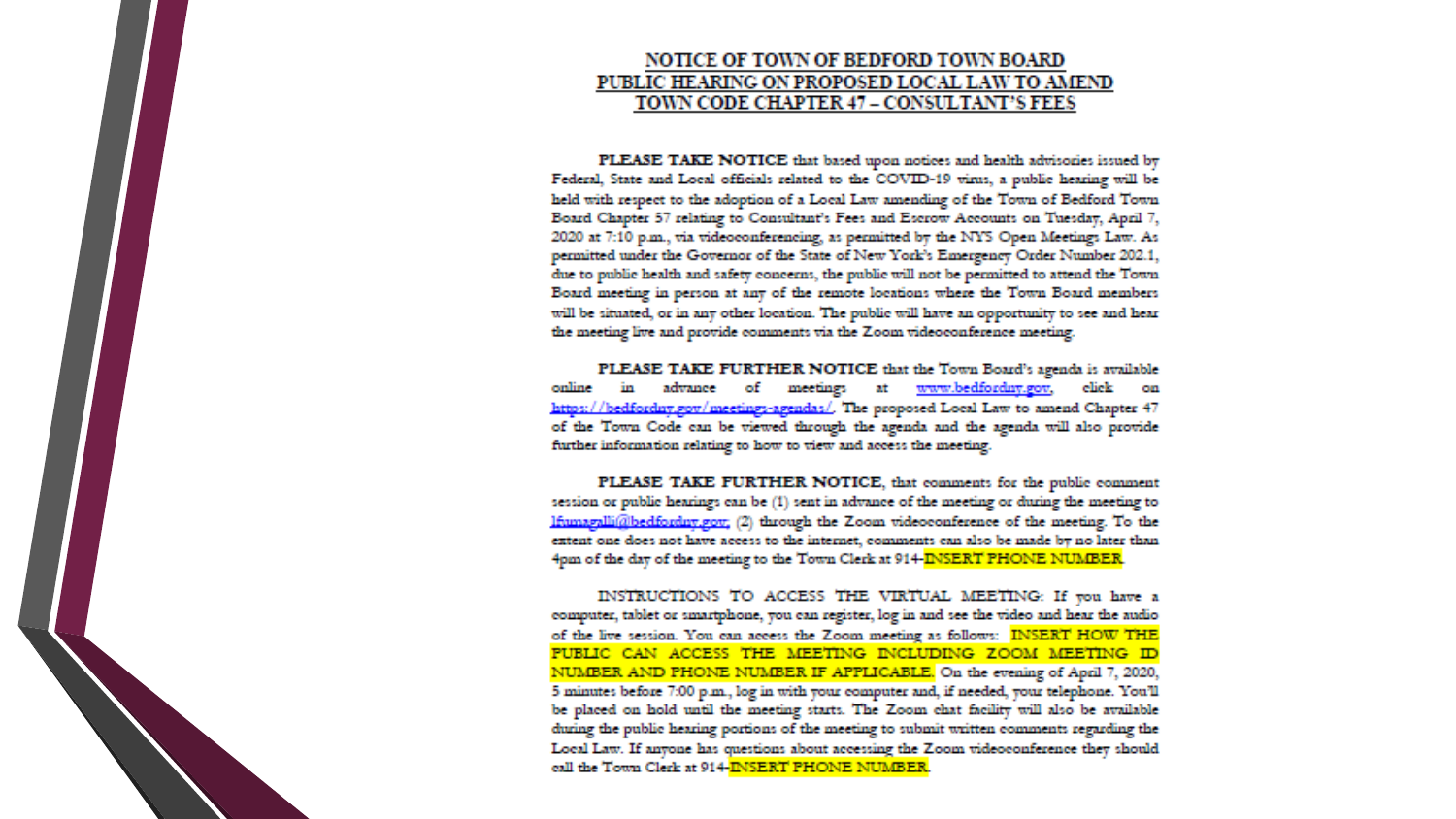# **How can the public participate in a public hearing?**

- Interested members of the public can provide comments by calling in to the remote meeting or utilizing available chat functions on the videoconferencing program.
- The public body should also allow the public to submit comments via email before and during the meeting to a designated individual who will track the comments and read them into the record.
- Key take away: The public must be permitted to provide verbal comments during the public hearing.

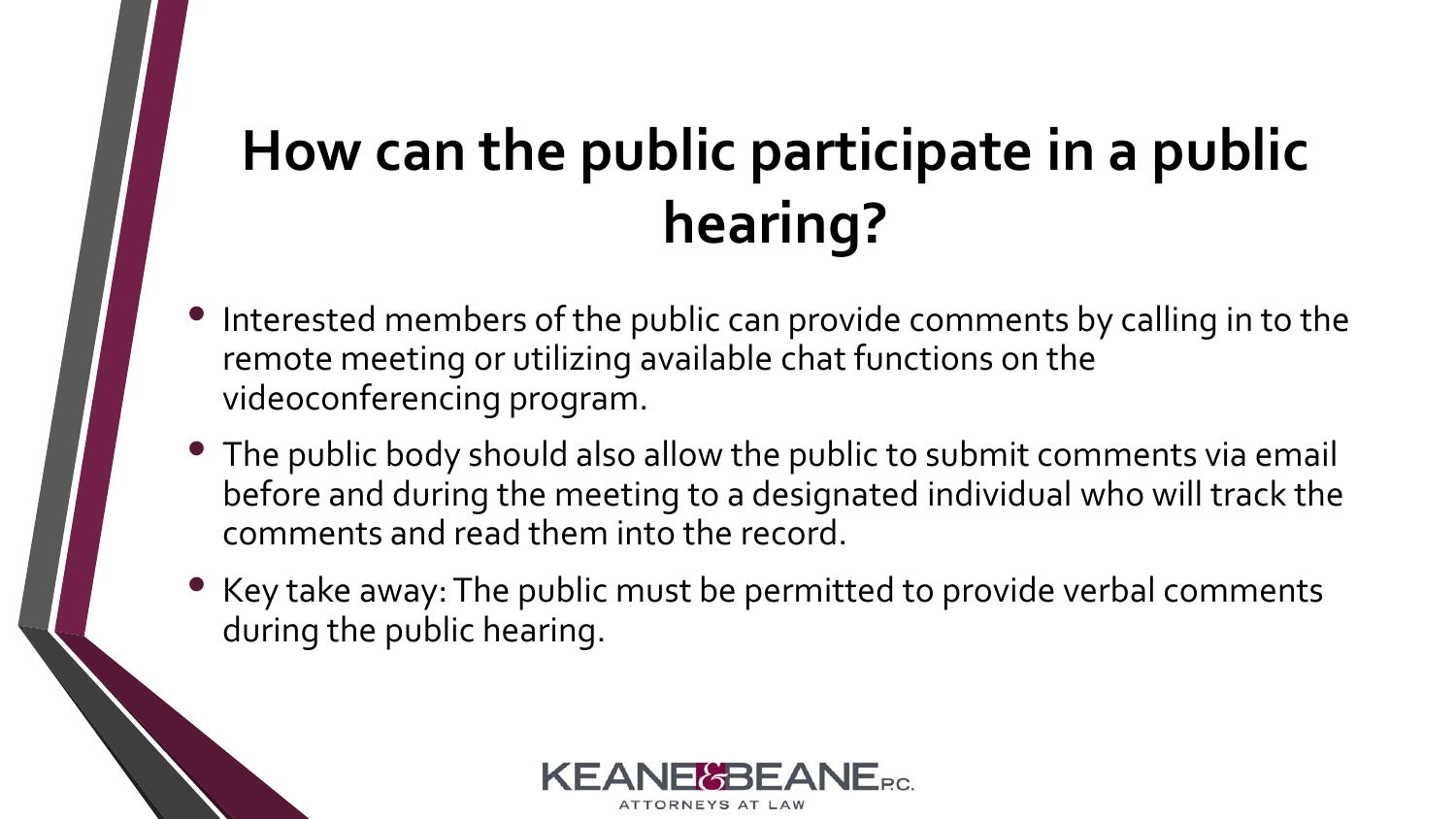#### **How can applicants participate?**

- Level of participation depends on whether the public body proceeds via telephone conference call or videoconferencing.
- Some videoconferencing services allow participants to upload and share documents with everyone in the virtual meeting.
- At a minimum, the public body should make sure that all application materials are available online to ensure members of the public have an opportunity to view the application.

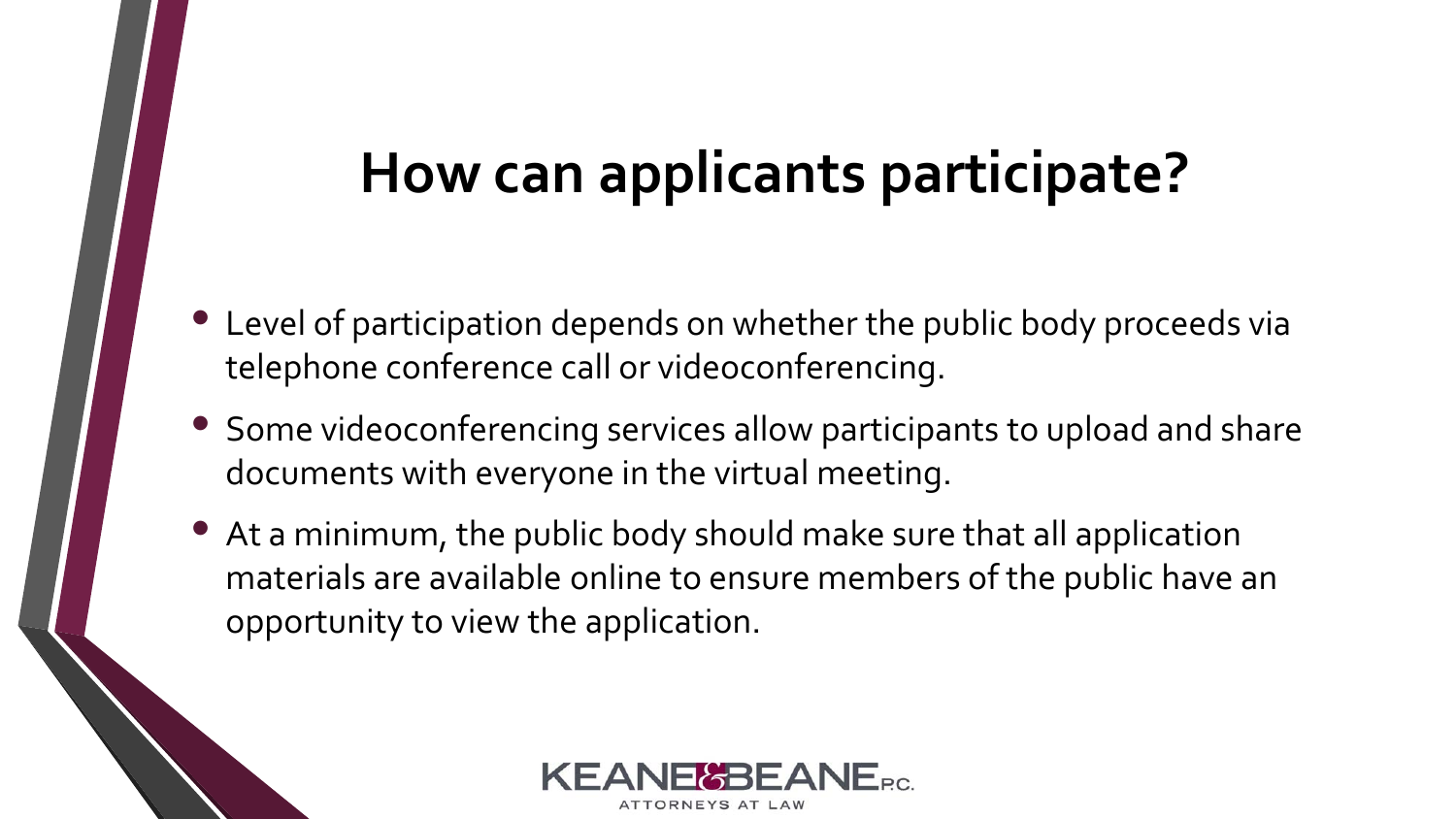#### **Resolutions**

• Don't forget to file your resolutions with the municipal clerk!

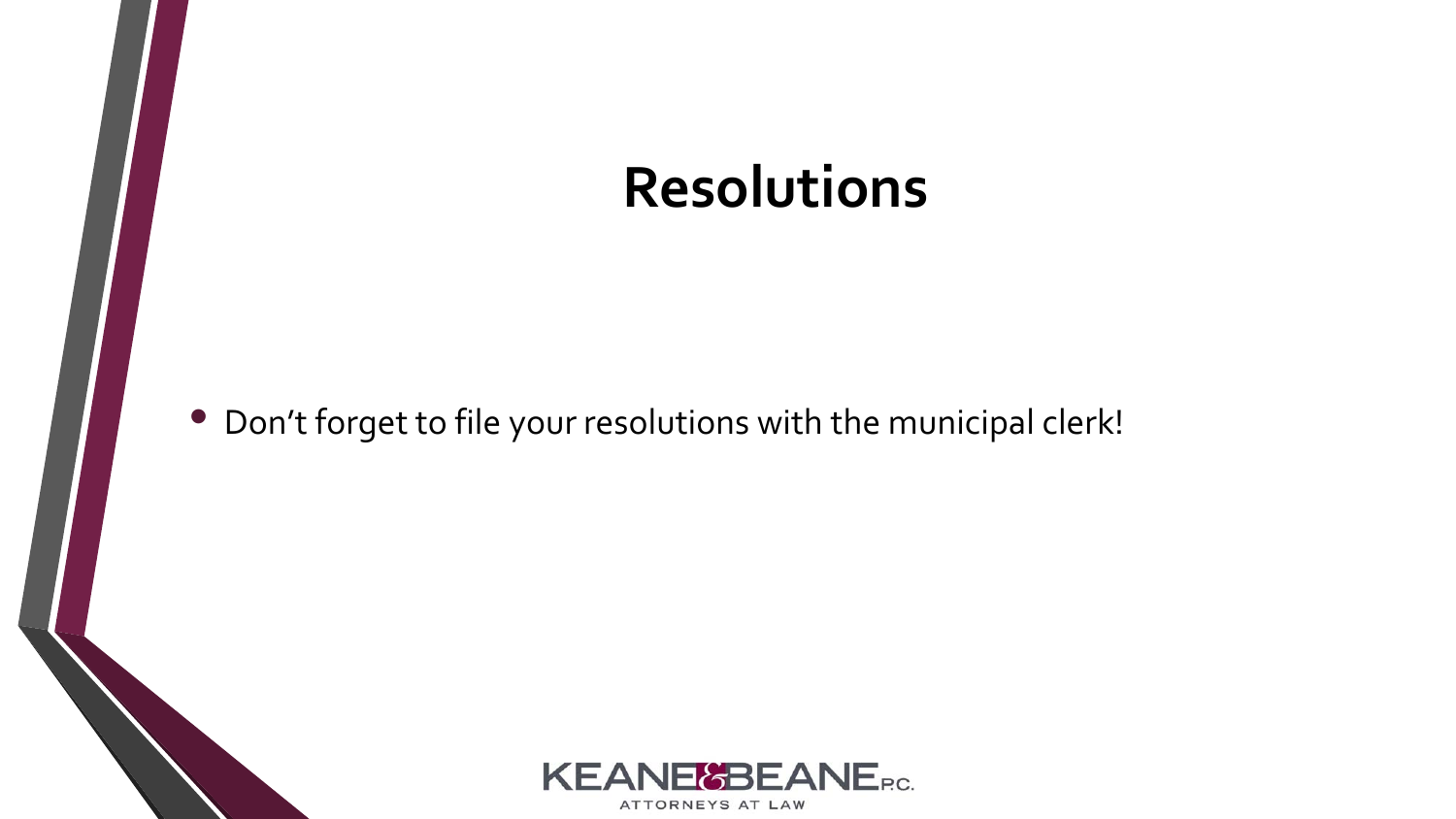#### **LEGAL DISCLAIMER**

- The information provided in this document does not constitute legal advice or establish an attorney-client relationship with Keane & Beane, P.C. or any of its individual attorneys. The information contained in this document is meant only to provide an overview of the function and role of the zoning board of appeals.
- All rights reserved. No part of this presentation may be reproduced, distributed, or transmitted in any form or by any means, including photocopying, recording, or other electronic or mechanical methods, without the prior written permission of Keane & Beane, P.C, except in the case of brief quotations embodied in critical reviews and certain other noncommercial uses permitted by copyright law